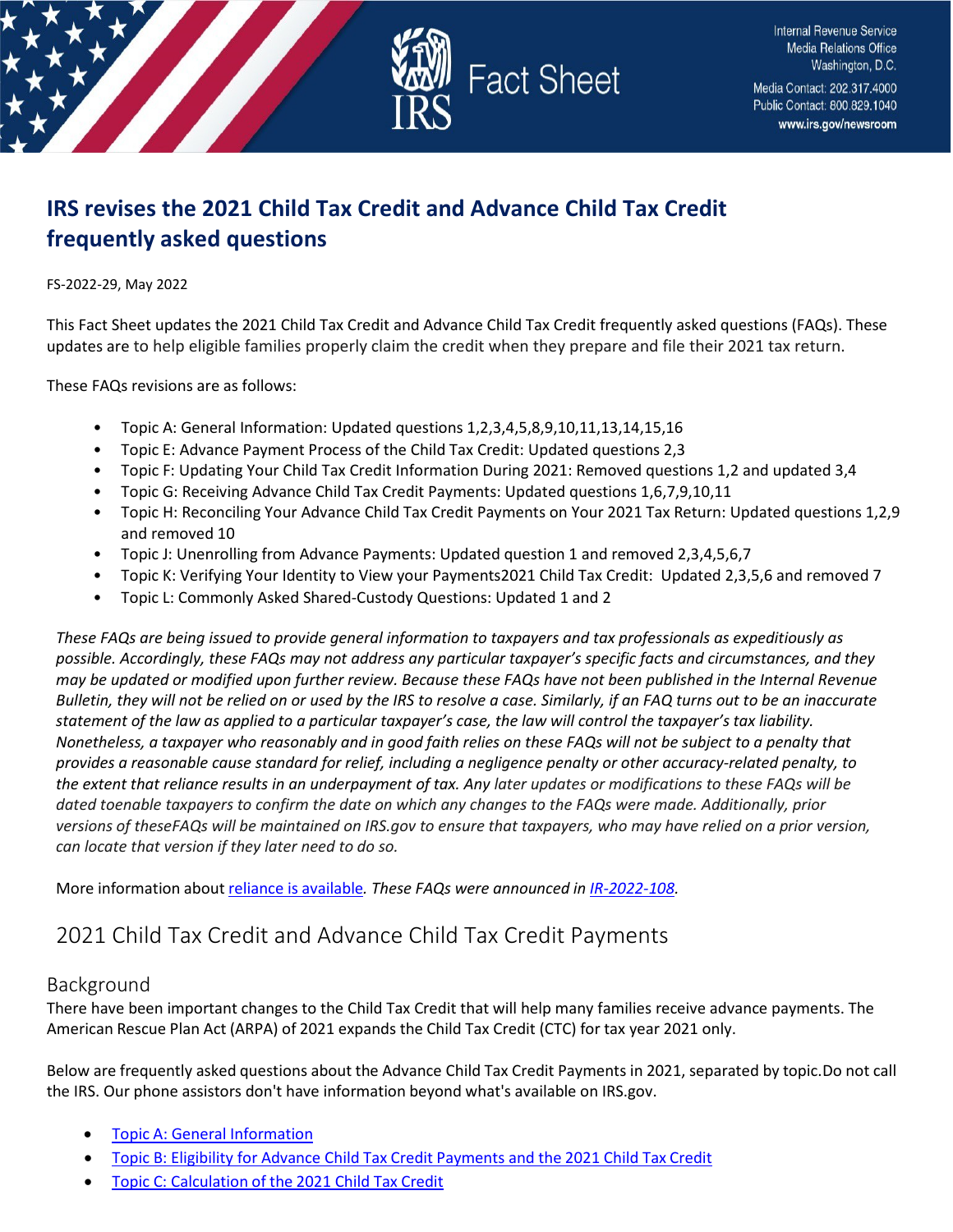

- Topic D: Calculation of [Advance Child](#page-8-0) Tax Credit Payments
- Topic [E: Advance](#page-9-0) Payment Process of the Child Tax Credit
- Topic F: Updating Your Child Tax Credit [Information](#page-10-0) During 2021
- Topic G: Receiving Advance Child Tax Credit [Payments](#page-11-0)
- Topic H: Reconciling Your [Advance Child](#page-13-0) Tax Credit Payments on Your 2021 Tax Return
- Topic I: U.S. Territory Residents and Advance Child Tax Credit [Payments](#page-16-0)
- Topic J: [Unenrolling](#page-17-0) from Advance Payments
- Topic [K: Verifying](#page-17-1) Your Identity to View your Payments
- Topic L: [Commonly](#page-18-0) Asked Shared-Custody [Questions](#page-18-0)
- Topic M: Commonly Asked [Immigration-R](#page-19-0)elated [Questions](#page-19-0)
- Topic N: [Returning a Payment](#page-20-0)

# <span id="page-1-0"></span>2021 Child Tax Credit and Advance Child Tax Credit Payments — Topic A: General Information

#### **Q A1. What are advance Child Tax Credit payments? (updated May 20, 2022)**

A1. Advance Child Tax Credit payments are early payments from the IRS of 50 percent of the estimated amount of theChild Tax Credit that you may properly claim on your 2021 tax return. If the IRS processed your 2020 tax return or 2019 tax return before the end of June 2021, these monthly payments began in July and continued through December 2021, based on the information contained in that return.

Note: Advance Child Tax Credit payment amounts were not based on the Credit for Other Dependents, which is not refundable. For more information about the Credit for Other Dependents, see IRS Schedule 8812 (Form 1040), Credits for [Qualifying Children and Other Dependents.](https://www.irs.gov/forms-pubs/about-schedule-8812-form-1040)

#### **QA2. What did I need to do to receive advance Child Tax Credit payments? (updated May 20, 2022)**

A2. Generally, nothing. If you were eligible to receive advance Child Tax Credit payments based on your 2020 tax returnor 2019 tax return (including information you entered into the Non-Filer tool for Economic Impact Payments on IRS.govin 2020, or the Child Tax Credit Non-filer Sign-up Tool in 2021), you generally received those payments automatically without needing to take any additional action.

Disbursement of advance Child Tax Credit payments began in July and continued on a monthly basis through December 2021, generally based on the information contained in your 2019 or 2020 federal income tax return. If you are eligible for the Child Tax Credit, but did not receive advance Child Tax Credit payments, you can claim the full credit amount when you file your 2021 tax return.

For more information regarding eligibility and how advance Child Tax Credit payments have been disbursed, se[e Topic B:](https://www.irs.gov/credits-deductions/2021-child-tax-credit-and-advance-child-tax-credit-payments-topic-b-eligibility-for-advance-child-tax-credit-payments-and-the-2021-child-tax-credit) [Eligibility for Advance Child Tax Credit Payments and the 2021 Child Tax Credit](https://www.irs.gov/credits-deductions/2021-child-tax-credit-and-advance-child-tax-credit-payments-topic-b-eligibility-for-advance-child-tax-credit-payments-and-the-2021-child-tax-credit) and [Topic E: Advance Payment Process of](https://www.irs.gov/credits-deductions/2021-child-tax-credit-and-advance-child-tax-credit-payments-topic-e-advance-payment-process-of-the-child-tax-credit) [the Child](https://www.irs.gov/credits-deductions/2021-child-tax-credit-and-advance-child-tax-credit-payments-topic-e-advance-payment-process-of-the-child-tax-credit) Tax Credit.

#### **Q A3. Did I need income to receive advance Child Tax Credit payments? (updated May 20, 2022)**

A3. No. Even if you had \$0 in income, you could have received advance Child Tax Credit payments if you were eligible. Disbursement of advance Child Tax Credit payments began in July and continued on a monthly basis through December 2021, generally based on the information contained in your 2019 or 2020 federal income tax return. If you are eligible for the Child Tax Credit, but did not receive advance Child Tax Credit payments, you can claim the full credit amount when you file your 2021 tax return.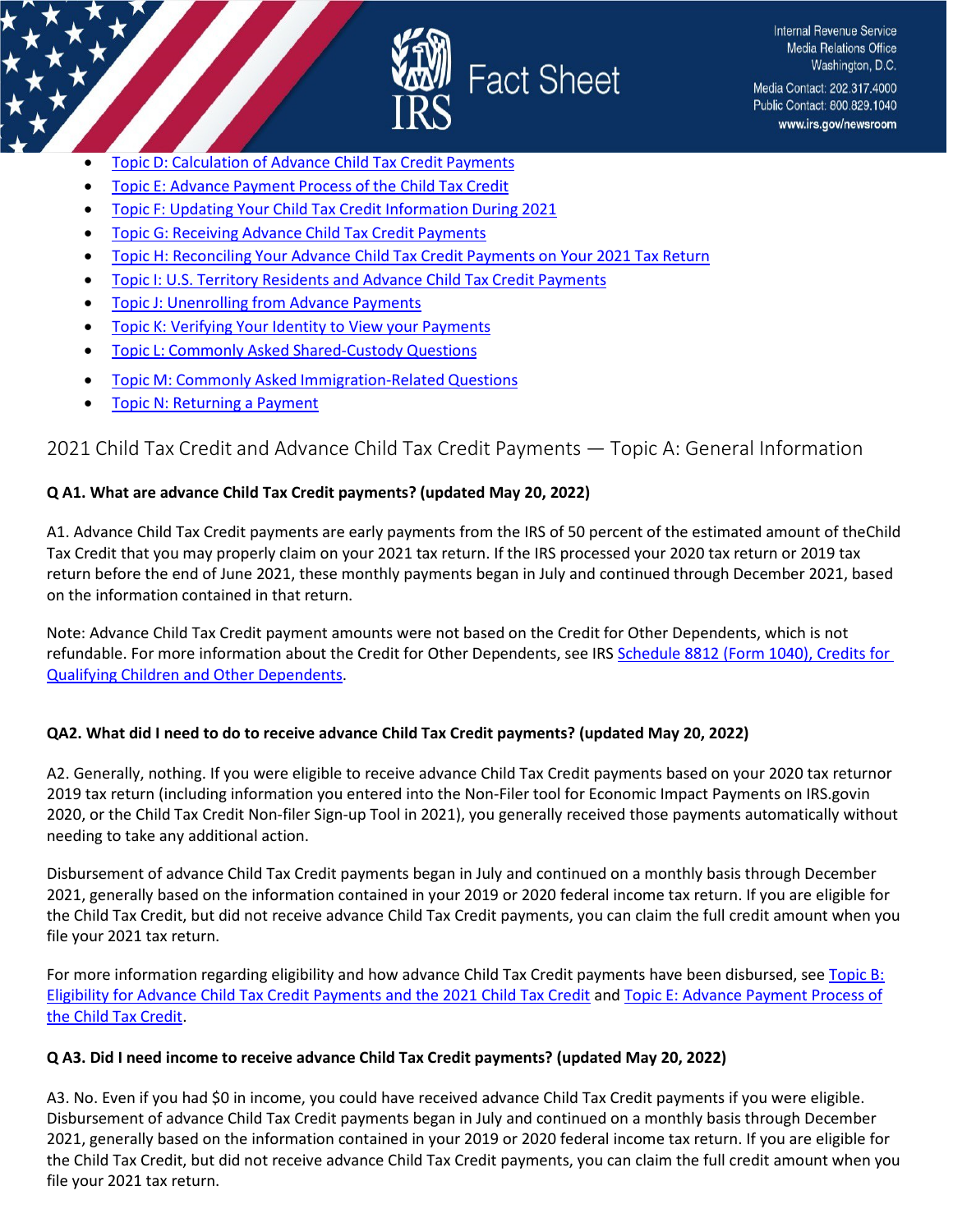

For information regarding eligibility, see Topic B: [Eligibility for Advance Child Tax Credit](https://www.irs.gov/credits-deductions/2021-child-tax-credit-and-advance-child-tax-credit-payments-topic-b-eligibility-for-advance-child-tax-credit-payments-and-the-2021-child-tax-credit) Payments and the 2021 Child Tax [Credit.](https://www.irs.gov/credits-deductions/2021-child-tax-credit-and-advance-child-tax-credit-payments-topic-b-eligibility-for-advance-child-tax-credit-payments-and-the-2021-child-tax-credit)

#### **Q A4. Where can I get help completing my 2021 tax return if I can't do it myself? (updated May 20, 2022)**

A4. If you could not or chose not to use IRS Free File or Free File Fillable Forms to file your 2021 tax return, there are various types of tax return preparers, including certified public accountants,enrolled agents, attorneys, and others who can assist you in filing your return. For more information about these and other return preparers who might be right for you, visit Need [someone](https://www.irs.gov/tax-professionals/choosing-a-tax-professional) to prepare your tax return?

Disbursement of advance Child Tax Credit payments began in July and continued on a monthly basis through December 2021, generally based on the information contained in your 2019 or 2020 federal income tax return. If you are eligible for the Child Tax Credit, but did not receive advance Child Tax Credit payments, you can claim the full credit amount when you file your 2021 tax return.

#### **Q A5. What if I did not want to receive advance Child Tax Credit payments? (updated May 20, 2022)**

A5. If you preferred not to receive monthly advance Child Tax Credit payments because you would rather claim the full credit when you file your 2021 tax return, or you knew you were not eligible for the Child Tax Credit for your 2021 tax year, the IRS provided an option to unenroll from advance Child Tax Credit payments through the Child Tax CreditUpdate Portal (CTC UP).

#### **Q A6. When did the IRS begin disbursing advance Child Tax Credit payments? (updated January 11, 2022)**

A6. The IRS began disbursing advance Child Tax Credit payments on July 15. After that, payments were disbursed on a monthly basis through December 2021.

For more information regarding how advance Child Tax Credit payments were disbursed, see [Topic E: Advance](https://www.irs.gov/credits-deductions/2021-child-tax-credit-and-advance-child-tax-credit-payments-topic-e-advance-payment-process-of-the-child-tax-credit) Payment [Process](https://www.irs.gov/credits-deductions/2021-child-tax-credit-and-advance-child-tax-credit-payments-topic-e-advance-payment-process-of-the-child-tax-credit) of the Child Tax Credit.

#### **Q A7. Did the IRS contact individuals about advance Child Tax Credit payments before they were disbursed? (updated January 11, 2022)**

A7. Yes. In June 2021, the IRS sent Letter 6417. This letter informed recipients of the amount of their estimated Child Tax Credit monthly payments. This letter also indicated where recipients could find additional information about advance Child Tax Credit payments.

#### **Q A8. How could I have qualified for advance Child Tax Credit payments? (updated May 20, 2022)**

A8. You qualified for advance Child Tax Credit payments if you had a qualifying child. Also, you — or your spouse, if married filing a joint return — must have had your main home in one of the 50 states or the District of Columbia for more than half the year. Your main home can be any location where you regularly live. Your main home may be your house, apartment, mobile home, shelter, temporary lodging, or other location and doesn't need to be the same physicallocation throughout the taxable year. You don't need a permanent address to get these payments. If you are temporarily away from your main home because of illness, education, business, vacation, or military service, you are generally treated as living in your main home.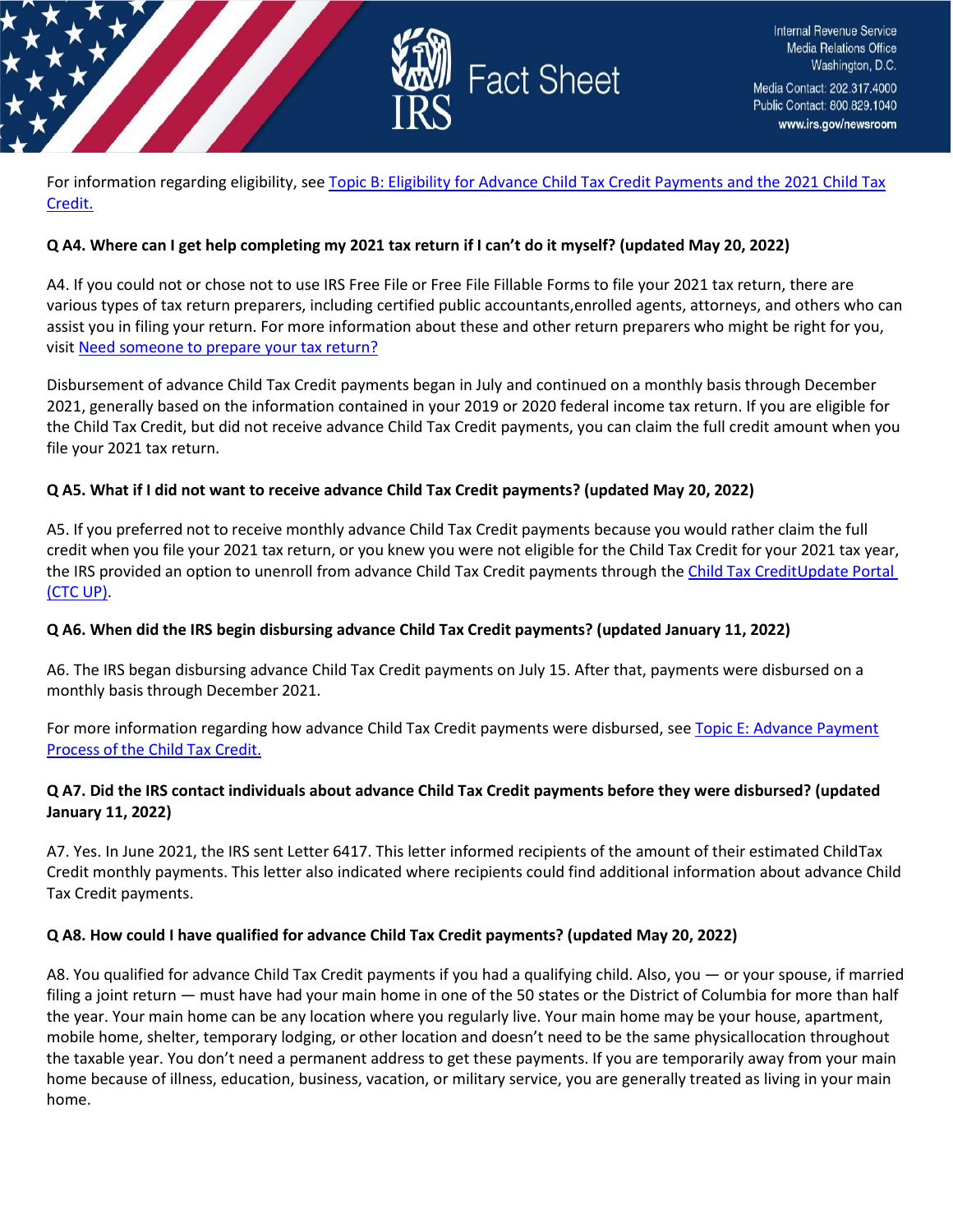

Disbursement of advance Child Tax Credit payments began in July and continued on a monthly basis through December 2021, generally based on the information contained in your 2019 or 2020 federal income tax return. If you are eligible for the Child Tax Credit, but did not receive advance Child Tax Credit payments, you can claim the full credit amount when you file your 2021 tax return.

For more information regarding eligibility for advance Child Tax Credit payments, and the Child Tax Credit generally, see [Topic B: Eligibility for Advance](https://www.irs.gov/credits-deductions/2021-child-tax-credit-and-advance-child-tax-credit-payments-topic-b-eligibility-for-advance-child-tax-credit-payments-and-the-2021-child-tax-credit) Child Tax Credit Paym[ents and](https://www.irs.gov/credits-deductions/2021-child-tax-credit-and-advance-child-tax-credit-payments-topic-b-eligibility-for-advance-child-tax-credit-payments-and-the-2021-child-tax-credit) the 2021 Child Tax Credit.

For information on how the amount of your Child Tax Credit could be reduced based on the amount of your income, see Topic C: [Calculation](https://www.irs.gov/credits-deductions/2021-child-tax-credit-and-advance-child-tax-credit-payments-topic-c-calculation-of-the-2021-child-tax-credit) of the 2021 Child Tax Credit.

### **Q A9. Will receiving advance Child Tax Credit payments cause a delay in my refund when I file my 2021 tax return? (updated May 20, 2022)**

A9. No. However, if you fail to properly reconcile your advance Child Tax Credit payments with the amount of Child Tax Credit for which you are eligible on your 2021 federal income tax return, processing of your return by the IRS will be delayed.

For more information regarding how to reconcile your advance Child Tax Credit payments with your Child Tax Credit on your 2021 tax return, see Topic H: Reconciling Your Advance Child Tax Credit Payments on Your [2021 Tax Return.](https://www.irs.gov/credits-deductions/2021-child-tax-credit-and-advance-child-tax-credit-payments-topic-h-reconciling-your-advance-child-tax-credit-payments-on-your-2021-tax-return)

# **Q A10. Are advance Child Tax Credit payments taxable? (updated May 20, 2022)**

A10. No. Advance Child Tax Credit payments are not income and will not be reported as income on your 2021 tax return. Advance Child Tax Credit payments are advance payments of your tax year 2021 Child Tax Credit.

However, the total amount of advance Child Tax Credit payments that you received during 2021 was based on the IRS's estimate of your 2021 Child Tax Credit. If the total of your advance Child Tax Credit payments is greater than the Child Tax Credit amount that you are allowed to claim on your 2021 tax return, you may have to repay the excess amount on your 2021 tax return. For example, if you received advance Child Tax Credit payments for two qualifying children properly claimed on your 2020 tax return, but you no longer have qualifying children in 2021,the advance Child Tax Credit payments that you received based on those children are added to your 2021 income tax unless you qualify for repayment protection. For more information regarding your eligibility for repayment protection, and how to reconcile your advance Child Tax Credit payments with your Child Tax Credit on your 2021 tax return, seeTopic H: Reconciling [Your Advance Child](https://www.irs.gov/credits-deductions/2021-child-tax-credit-and-advance-child-tax-credit-payments-topic-h-reconciling-your-advance-child-tax-credit-payments-on-your-2021-tax-return) Tax Credit [Payments](https://www.irs.gov/credits-deductions/2021-child-tax-credit-and-advance-child-tax-credit-payments-topic-h-reconciling-your-advance-child-tax-credit-payments-on-your-2021-tax-return) on Your 2021 Tax Return.

### **Q A11. Will the IRS send me a letter about my advance Child Tax Credit payments to help me claim the correct Child Tax Credit amount on my 2021 return during the 2022 tax filing season? (updated May 20, 2022)**

A11. Yes. In January 2022, the IRS sent Letter 6419 to provide the total amount of advance Child Tax Credit payments that were disbursed to you during 2021. Please keep this letter regarding your advance Child Tax Credit payments with your tax records. You may need to refer to this letter when you file your 2021 tax return.

For more information regarding this letter and how to reconcile your advance Child Tax Credit payments with your Child Tax Credit on your 2021 return, se[e Topic H: Reconciling Your Advance Child Tax Credit Payments on Your 2021 Tax](https://www.irs.gov/credits-deductions/2021-child-tax-credit-and-advance-child-tax-credit-payments-topic-h-reconciling-your-advance-child-tax-credit-payments-on-your-2021-tax-return) [Return.](https://www.irs.gov/credits-deductions/2021-child-tax-credit-and-advance-child-tax-credit-payments-topic-h-reconciling-your-advance-child-tax-credit-payments-on-your-2021-tax-return)

**Q A12. Will advance Child Tax Credit payments affect any government benefits that I receive? (updated January 11, 2022)**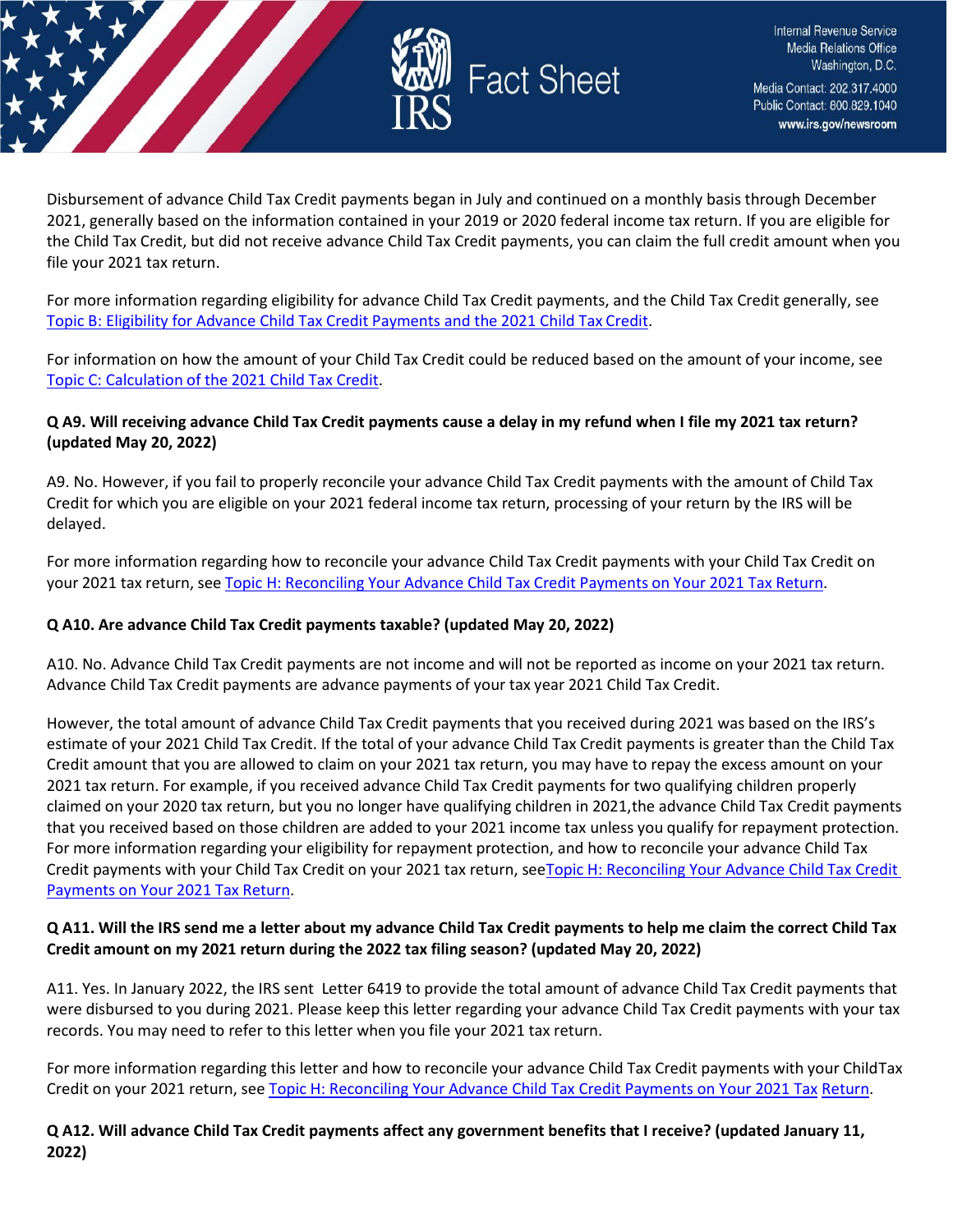

A12. No. Advance Child Tax Credit payments cannot be counted as income when determining if you or anyone else is eligible for benefits or assistance, or how much you or anyone else can receive, under any federal program or under any state or local program financed in whole or in part with federal funds. These programs also cannot count advance Child Tax Credit payments as a resource for purposes of determining eligibility for at least 12 months after you receive them.

### **Q A13. Can I call the IRS or my tax software company or bank to update my bank account information for advance Child Tax Credit payments? (updated May 20, 2022)**

A13. The IRS launched on IRS.gov a Child Tax Credit Update Portal (CTC UP), which allowed you to update informationwith the IRS. The portal is no longer available, and the IRS has completed disbursing advance Child Tax Credit payments.

If you file a 2021 return, the IRS will use the bank account information you enter on your tax return to send your refund, if you are receiving one.

#### **Q A14. How do I avoid scams relating to advance Child Tax Credit payments? (updated May 20, 2022)**

A14. The IRS has urged everyone to be on the lookout for scam artists trying to use advance Child Tax Credit payments or the Child Tax Credit as a cover for schemes to steal personal information and money. The IRS doesn't initiate contact by email, text messages, or social media channels to request personal or financial information – even information related to advanceChild Tax Credit payments. Also, watch out for emails with attachments or links claiming to have special information about advance Child Tax Credit payments or refunds of the Child Tax Credit.

If you receive a suspicious IRS-related email, see Report Phishing and Online Scams for additional [information.](https://www.irs.gov/privacy-disclosure/report-phishing)

### **Q A15. I want to help spread the news about the Child Tax Credit within my community. How can I do that? (updated May 20, 2022)**

A15. The IRS has materials and information that can be easily shared by social media, email, and other methods. The IRS urges employers, community groups, non-profits, associations, education groups, and anyone else with connections to people with children to share information about the Child Tax Creditexpansions for the 2021 tax year. You can find materials to share a[t 2021 Child Tax Credit and Advance Child Tax Credit](https://www.irs.gov/newsroom/2021-child-tax-credit-and-advance-child-tax-credit-payments-resources-and-guidance) [Payments:](https://www.irs.gov/newsroom/2021-child-tax-credit-and-advance-child-tax-credit-payments-resources-and-guidance) Resources and Guidance.

The IRS will continue to provide materials on how to claim the 2021 Child Tax Credit, as well as how to reconcile your advance Child Tax Credit payments with the amount of 2021 Child Tax Credit forwhich you are eligible.

For more information regarding how to reconcile your advance Child Tax Credit payments with your Child Tax Credit on your 2021 tax return, see Topic H: Reconciling Your Advance Child Tax Credit Payments on Your [2021 Tax Return.](https://www.irs.gov/credits-deductions/2021-child-tax-credit-and-advance-child-tax-credit-payments-topic-h-reconciling-your-advance-child-tax-credit-payments-on-your-2021-tax-return)

Disbursement of advance Child Tax Credit payments began in July and continued on a monthly basis through December 2021, generally based on the information contained in your 2019 or 2020 federal income tax return. If you are eligible for the Child Tax Credit, but did not receive advance Child Tax Credit payments, you can claim the full credit amount when you file your 2021 tax return.

#### **Q A16. When was I able to update my information? (updated May 20, 2022)**

Updates made by 11:59 pm Eastern Time on November 29 were reflected in the monthly payment disbursed in December. Updates to the number of qualifying children or filing status should be made when you file your 2021 tax return.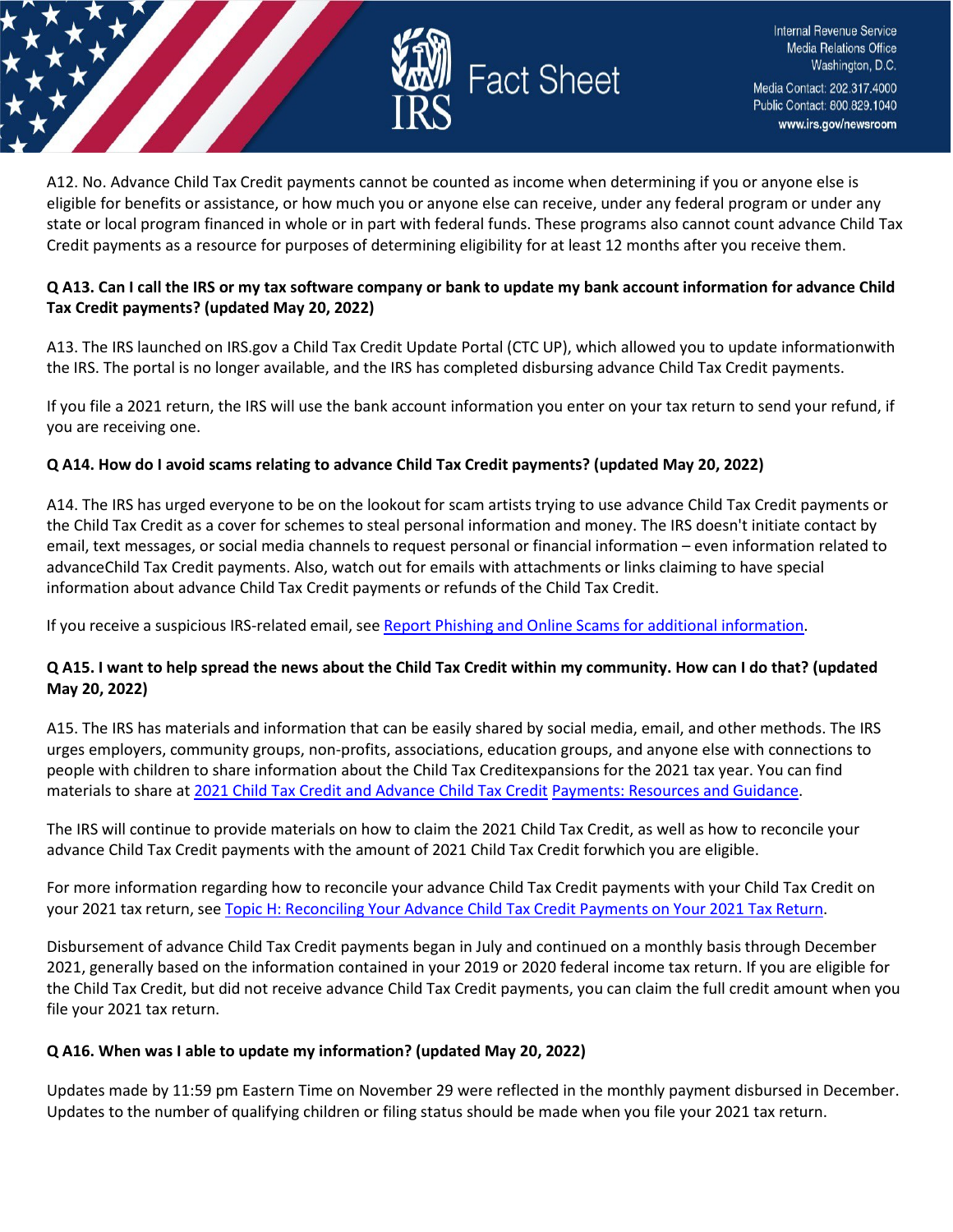

#### **2021 Monthly deadlines to make changes to your information**

| <b>Date You Can Make</b><br><b>Changes</b> | <b>What You Can Do</b>                                                                                                                                                                                                                                                              |
|--------------------------------------------|-------------------------------------------------------------------------------------------------------------------------------------------------------------------------------------------------------------------------------------------------------------------------------------|
| June 21, 2021                              | Find out if you're eligible<br>٠<br>Unenroll from payments<br>٠<br>See a list of your payments<br>٠                                                                                                                                                                                 |
| June 30, 2021                              | Make changes to your bank information                                                                                                                                                                                                                                               |
| August 20, 2021                            | Make changes to your address<br>$\bullet$                                                                                                                                                                                                                                           |
| November 1, 2021                           | Make changes to your income<br>$\bullet$                                                                                                                                                                                                                                            |
| November 29, 2021                          | Final date to update information on Child Tax Credit Update Portal to impact<br>$\bullet$<br>advance Child Tax Creditpayments disbursed in December.<br>Child Tax Credit Update Portal available in Spanish<br>$\bullet$<br>(The Update Portal is no longer available)<br>$\bullet$ |

# <span id="page-5-0"></span>Topic B: Eligibility for Advance Child Tax Credit Payments and the 2021 Child Tax Credit

#### **Q B1. Who was eligible for advance Child Tax Credit payments? (updated January 11, 2022)**

A1. You qualified for advance Child Tax Credit payments if you have a qualifying child. Also, you — or your spouse, if married filing a joint return — must have had your main home in one of the 50 states or the District of Columbia formore than half the year.

Your main home can be any location where you regularly live. Your main home may be your house, apartment, mobile home, shelter, temporary lodging, or other location and doesn't need to be the same physical location throughout the taxable year. You don't need a permanent address to get these payments. If you are temporarily away from your main

home because of illness, education, business, vacation, or military service, you are generally treated as living in yourmain home.

Disbursement of advance Child Tax Credit payments began in July and continued on a monthly basis through December 2021, generally based on the information contained in your 2019 or 2020 federal income tax return. If you are eligible for the Child Tax Credit, but did not receive advance Child Tax Credit payments, you can claim the full credit amount when you file your 2021 tax return during the 2022 tax filing season.

For information on how the amount of your Child Tax Credit could be reduced based on the amount of your income, see Topic C: [Calculation](https://www.irs.gov/credits-deductions/2021-child-tax-credit-and-advance-child-tax-credit-payments-topic-c-calculation-of-the-2021-child-tax-credit) of the 2021 Child Tax Credit.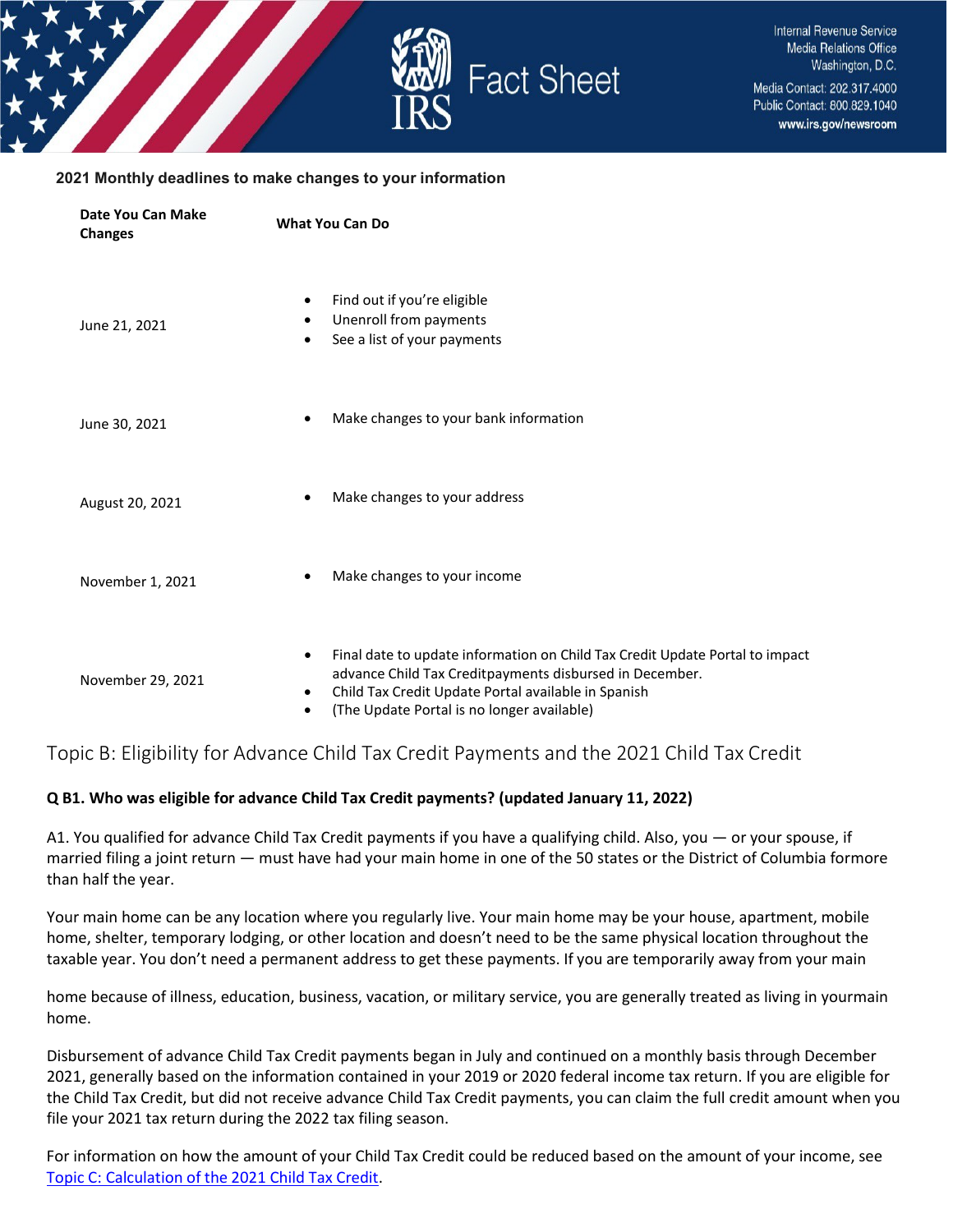

### **Q B2. Did the requirements for "qualifying children" change for the Child Tax Credit for 2021? (added June 14, 2021)**

A2. Yes.

### **Q B3. Who is a "qualifying child" for purposes of the 2021 Child Tax Credit? (updated March 8, 2022)**

A3. For tax year 2021, a qualifying child is an individual who does not turn 18 before January 1, 2022, and who satisfiesthe following conditions:

- 1. The individual is the taxpayer's son, daughter, stepchild, eligible foster child, brother, sister, stepbrother, stepsister, half-brother, half-sister, or a descendant of any of them (for example, a grandchild, niece, or nephew).
- 2. The individual does not provide more than one-half of his or her own support during 2021.
- 3. The individual lives with the taxpayer for more than one-half of tax year 2021. For exceptions to this requirement, see IRS [Schedule 8812 \(Form 1040\), Credits for Qualifying Children and Other](https://www.irs.gov/forms-pubs/about-schedule-8812-form-1040)  [Dependents.](https://www.irs.gov/forms-pubs/about-schedule-8812-form-1040)
- 4. The individual is properly claimed as the taxpayer's dependent. For more information about how to properly claim an individual as a dependent, see IRS [Publication 501, Dependents, Standard Deduction, and Filing](https://www.irs.gov/pub/irs-pdf/p501.pdf) [Information.](https://www.irs.gov/pub/irs-pdf/p501.pdf)
- 5. The individual does not file a joint return with the individual's spouse for tax year 2021 or files it only to claim a refund of withheld income tax or estimated tax paid.
- 6. The individual was a U.S. citizen, U.S. national, or U.S. resident alien. For more information on this condition, see IRS [Pu](https://www.irs.gov/pub/irs-pdf/p519.pdf)blication [519, U.S. Tax Guide](https://www.irs.gov/pub/irs-pdf/p519.pdf) for Aliens.

### **Q B4. Do I, or my children, need to have Social Security numbers to qualify for the Child Tax Credit? (updated January 11, 2022)**

A4. You — and your spouse, if married filing a joint return — must have a Social Security number (SSN) or an IRS Individual Taxpayer Identification Number (ITIN). You received advance Child Tax Credit payments only if you used yourcorrect SSN or ITIN when you filed a 2020 tax return or 2019 tax return (including when you entered information into the Non-Filer tool on IRS.gov in 2020 or the Child Tax Credit Non-filer Sign-up Tool in 2021).

Advance Child Tax Credit payments were made for qualifying children who have an SSN that is valid for employment inthe United States.

#### **Q B5. What is meant by a Social Security number that is valid for employment? (added June 14, 2021)**

A5. For qualifying children, a valid SSN is one that is [valid for employment](https://www.ssa.gov/ssnumber/cards.htm) in the United States and is issued by the Social Security Administration (SSA) before the due date of your 2021 tax return (including extensions).

If an individual was a U.S. citizen when he or she received the SSN, then it is valid for employment in the United States. If "Not Valid for Employment" is printed on the individual's Social Security card and the individual's immigration status has changed so that he or she is now a U.S. citizen or permanent resident, ask the SSA for a [new Social Security card.](https://www.ssa.gov/ssnumber/)

However, if "Valid for Work Only With DHS Authorization" is printed on the individual's Social Security card, theindividual has the required SSN only as long as the Department of Homeland Security authorization is valid.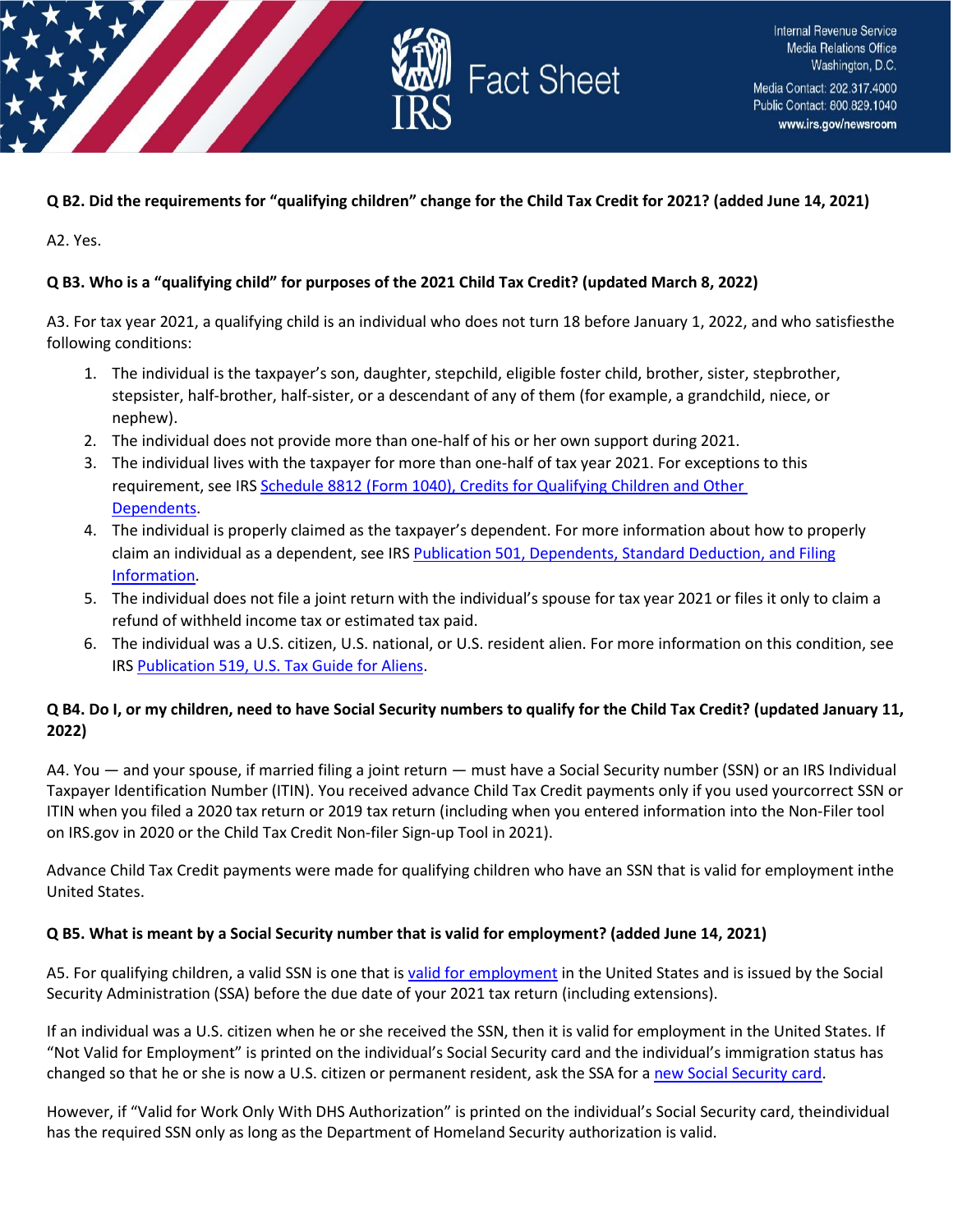

### **Q B6. Was I eligible to receive advance Child Tax Credit payments if my qualifying child died in 2021? (updated January 11, 2022)**

A6. Yes. If your qualifying child was alive at any time during 2021 and lived with you for more than half the time in 2021 that the child was alive, then your child is a qualifying child for purposes of the 2021 Child Tax Credit. As a result, you were eligible to receive advance Child Tax Credit payments for your qualifying child.

Disbursement of advance Child Tax Credit payments began in July and continued on a monthly basis through December 2021, generally based on the information contained in your 2019 or 2020 federal income tax return. If you are eligible for the Child Tax Credit, but did not receive advance Child Tax Credit payments, you can claim the full credit amount when you file your 2021 tax return during the 2022 tax filing season.

### **Q B7. How could I have checked to see if I was eligible for advance Child Tax Credit payments? (updated January 11, 2022)**

A7. The Advance Child Tax Credit Eligibility Assistant allowed you to see if you were eligible for advance Child Tax Credit payments.

# **Q B8. My payment was issued but I didn't receive it. What can I do? (updated January 11, 2022)**

A8. You can request a payment trace to track your payment if you have not received it within the timeframes below. We will not be able to trace your payment unless it has been:

- 5 days since the deposit date and the bank says it hasn't received the payment
- 4 weeks since the payment was mailed by check to a standard address
- 6 weeks since the payment was mailed, and you have a forwarding address on file with the local post office
- 9 weeks since the payment was mailed, and you have a foreign address

To start a payment trace, mail or fax a completed Form 3911, Taxpayer [Statement Regarding](https://www.irs.gov/pub/irs-pdf/f3911.pdf) Refund.

# <span id="page-7-0"></span>Topic C: Calculation of the 2021 Child Tax Credit

# **Q C1. What is the amount of the Child Tax Credit for 2021? (updated March 8, 2022)**

A1. For tax year 2021, the Child Tax Credit increased from \$2,000 per qualifying child to:

- \$3,600 for children ages 5 and under at the end of 2021; and
- \$3,000 for children ages 6 through 17 at the end of 2021.

Note: The \$500 nonrefundable Credit for Other Dependents amount has not changed. For more information about the Credit for Other Dependents, see IRS [Schedule 8812 \(Form 1040\), Credits for Qualifying Children and Other Dependents](https://www.irs.gov/forms-pubs/about-schedule-8812-form-1040)

#### **Q C2. Can my Child Tax Credit amount be reduced based on the amount of my 2021 income? (added June 14, 2021)**

A2. Yes. The Child Tax Credit phases out in two different steps based on your modified adjusted gross income (AGI) in 2021.

The first phaseout can reduce the Child Tax Credit to \$2,000 per child.

• That is, the first phaseout step can reduce only the \$1,600 increase for qualifying children ages 5 and under, and the \$1,000 increase for qualifying children ages 6 through 17, at the end of 2021.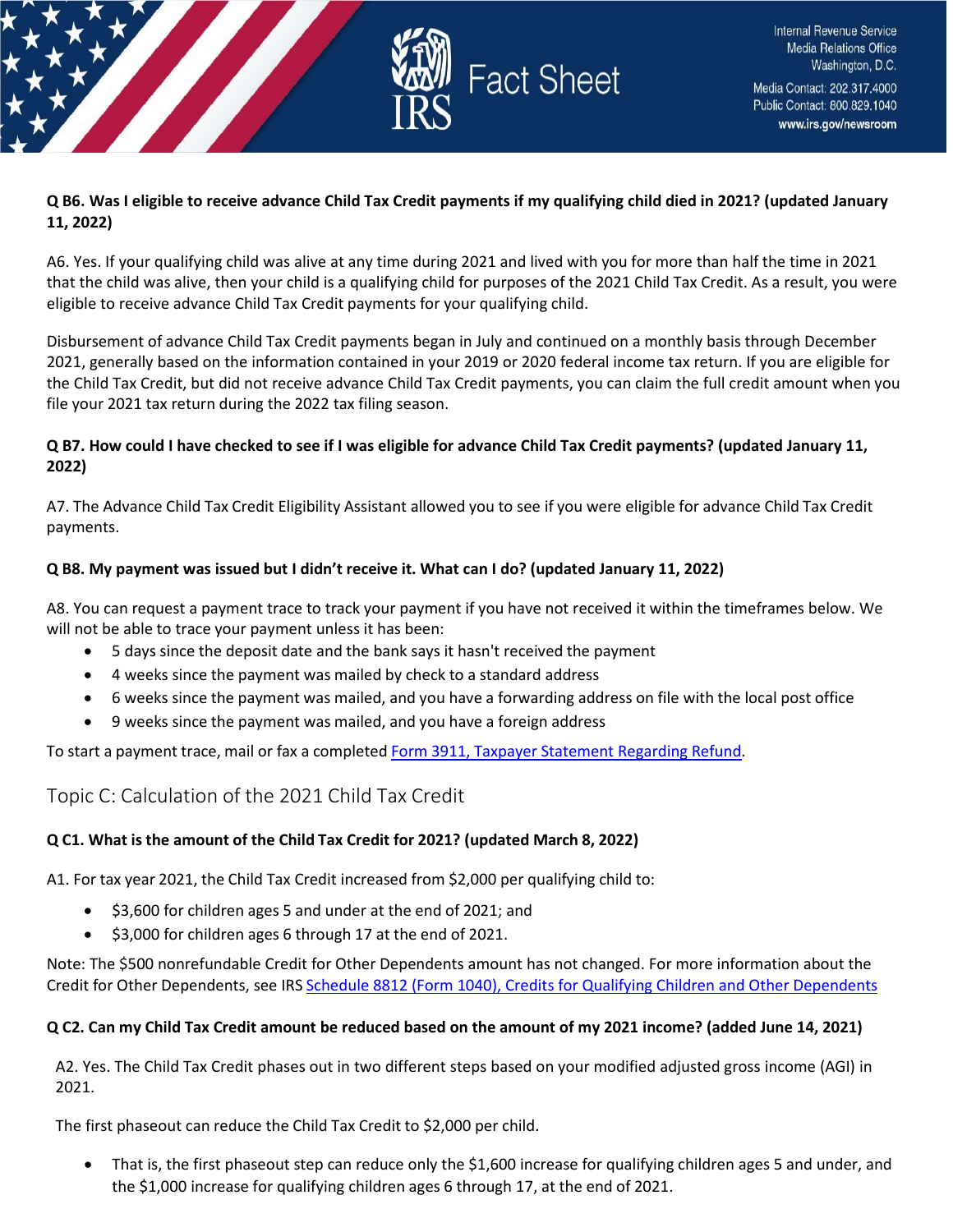

The second phaseout can reduce the remaining Child Tax Credit below \$2,000 per child.

For additional information on the amounts of modified AGI that reduce the 2021 Child Tax Credit, see Q C4 and Q C5, below.

#### **Q C3. What is my modified AGI? (added June 14, 2021)**

A3. For purposes of the Child Tax Credit and advance Child Tax Credit payments, your modified AGI is your adjusted gross income (from the 2020 IRS Form 1040, line 11, or, if you haven't filed a 2020 return, the 2019 IRS Form 1040, line8b), plus the following amounts that may apply to you.

- Any amount on line 45 or line 50 of the 2020 or 2019 IRS Form 2555, Foreign Earned [Income.](https://www.irs.gov/forms-pubs/about-form-2555)
- Any amount excluded from gross income because it was received from sources in Puerto Rico or American Samoa.

If you do not have any of the above, your modified AGI is the same as your AGI.

#### Q C4. How does the first phaseout reduce the 2021 Child Tax Credit to \$2,000 per child? (added June 14, 2021)

A4. The Child Tax Credit begins to be reduced to \$2,000 per child if your modified AGI in 2021 exceeds:

- \$150,000 if married and filing a joint return or if filing as a qualifying widow or widower;
- \$112,500 if filing as head of household; or
- \$75,000 if you are a single filer or are married and filing a separate return.

The first phaseout reduces the Child Tax Credit by \$50 for each \$1,000 (or fraction thereof) by which your modified AGI exceeds the income threshold described above that is applicable to you.

#### Q C5. How does the second phaseout reduce the remaining \$2,000 Child Tax Credit? (added June 14, 2021)

A5. The Child Tax Credit won't begin to be reduced below \$2,000 per child until your modified AGI in 2021 exceeds:

- \$400,000 if married and filing a joint return; or
- \$200,000 for all other filing statuses.

The second phaseout reduces the Child Tax Credit by \$50 for each \$1,000 (or fraction thereof) by which your modifiedAGI exceeds the income threshold described above that is applicable to you.

# <span id="page-8-0"></span>Topic D: Calculation of Advance Child Tax Credit Payments

#### **Q D1. How were my advance Child Tax Credit payment amounts determined? (updated March 8, 2022)**

A1. The IRS determined your advance Child Tax Credit payment amounts by estimating the amount of the Child TaxCredit that you will be eligible to claim on your 2021 tax return during the 2022 tax filing season.

Our estimate of your 2021 Child Tax Credit was based on information shown on your processed 2020 tax return (including information you entered in the Child Tax Credit Non-filer Sign-up Tool in 2021). If we had not processed your 2020 tax return when we determined the amount of your advance Child Tax Credit payment for any month starting July2021, we estimated the amount of your 2021 Child Tax Credit based on information shown on your 2019 tax return (including information you entered into the Non-Filer tool on IRS.gov in 2020). If we processed your 2020 return, we recalculated your advance Child Tax Credit payments and adjusted any remaining monthly payments.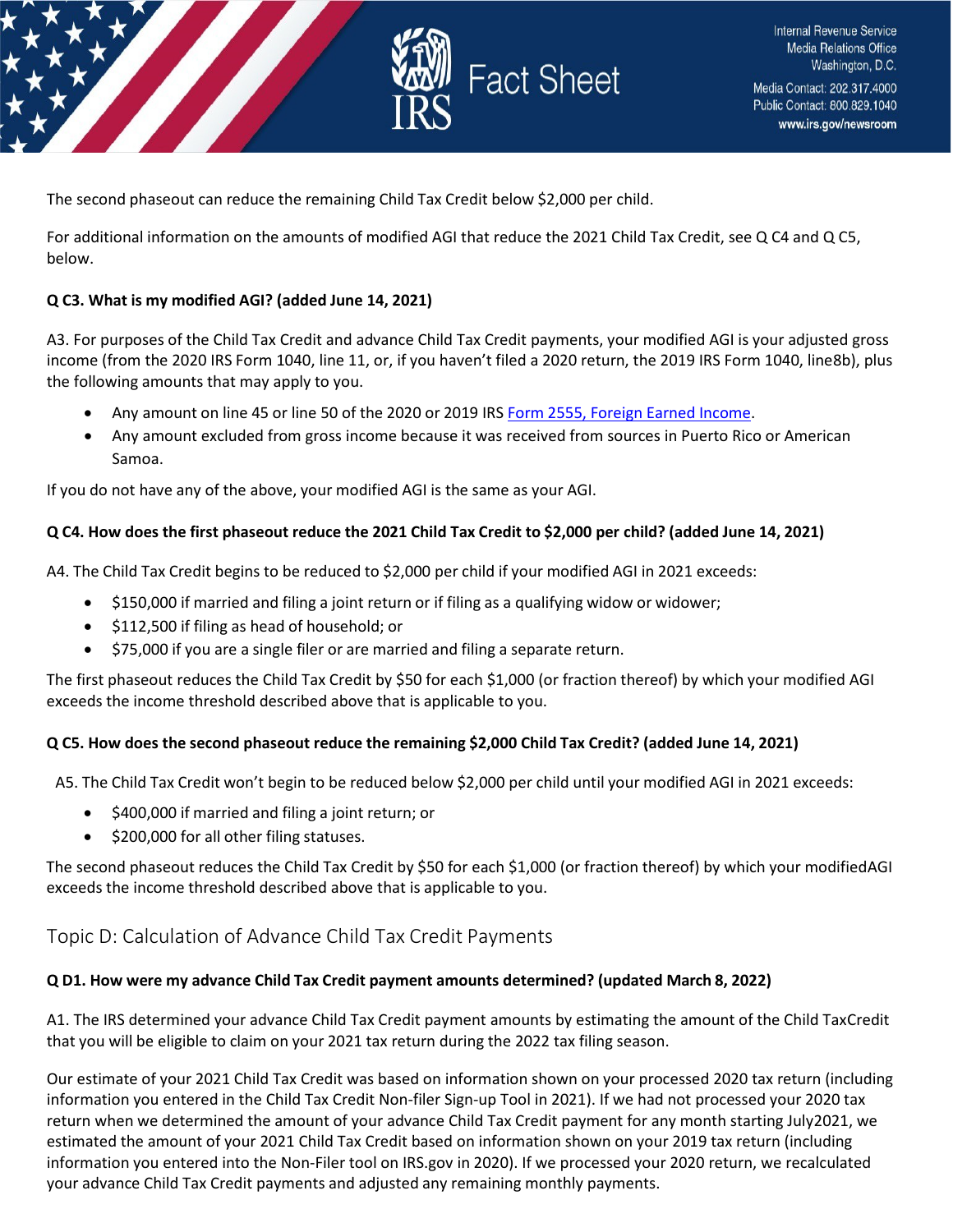

Disbursement of advance Child Tax Credit payments began in July and continued on a monthly basis through December 2021, generally based on the information contained in your 2019 or 2020 federal income tax return. If you are eligible for the Child Tax Credit, but did not receive advance Child Tax Credit payments, you can claim the full credit amount when you file your 2021 tax return during the 2022 tax filing season.

Note: Advance Child Tax Credit payment amounts do not include the \$500 Credit for Other Dependents, which is not refundable. For more information about the Credit for Other Dependents, see IRS Schedule 8812 (Form 1040), Credits for Qualifying Children [and Other Dependents.](https://www.irs.gov/forms-pubs/about-schedule-8812-form-1040)

#### **Q D2. How much did eligible individuals receive in advance Child Tax Credit payments? (updated January 11, 2022)**

A2. An eligible individual's total advance Child Tax Credit payment amounts equaled half of the amount of the individual's estimated 2021 Child Tax Credit. This amount was then divided into monthly advance payments.

As a result:

- For each qualifying child age 5 or younger, an eligible individual generally received \$300 each month. That was determined by dividing \$3,600 in half, which is \$1,800. Six monthly payments of \$300 provided the eligible individual with \$1,800.
- For each qualifying child ages 6 to 17, an eligible individual generally received \$250 each month. That was determined by dividing \$3,000 in half, which is \$1,500. Six monthly payments of \$250 provided the eligible individual with \$1,500.

<span id="page-9-0"></span>Topic E: Advance Payment Process of the Child Tax Credit

#### **Q E1. When did eligible individuals receive advance Child Tax Credit payments? (updated January 11, 2022)**

A1. Advance Child Tax Credit payments were disbursed in monthly installments from July through December 2021.

#### **2021 Advance Child Tax Credit monthly payment disbursements**

| <b>Payment Month</b> | <b>Payment Date</b> |
|----------------------|---------------------|
| July                 | 7/15/2021           |
| August               | 8/13/2021           |
| September            | 9/15/2021           |
| October              | 10/15/2021          |
| November             | 11/15/2021          |
| December             | 12/15/2021          |

#### **Q E2. How did eligible individuals receive their advance Child Tax Credit payments? (updated May 20, 2022)**

A2. If the IRS received the eligible individual's banking information, payment was sent as a direct deposit.

Generally, we used bankaccount information from the following sources, in the following order: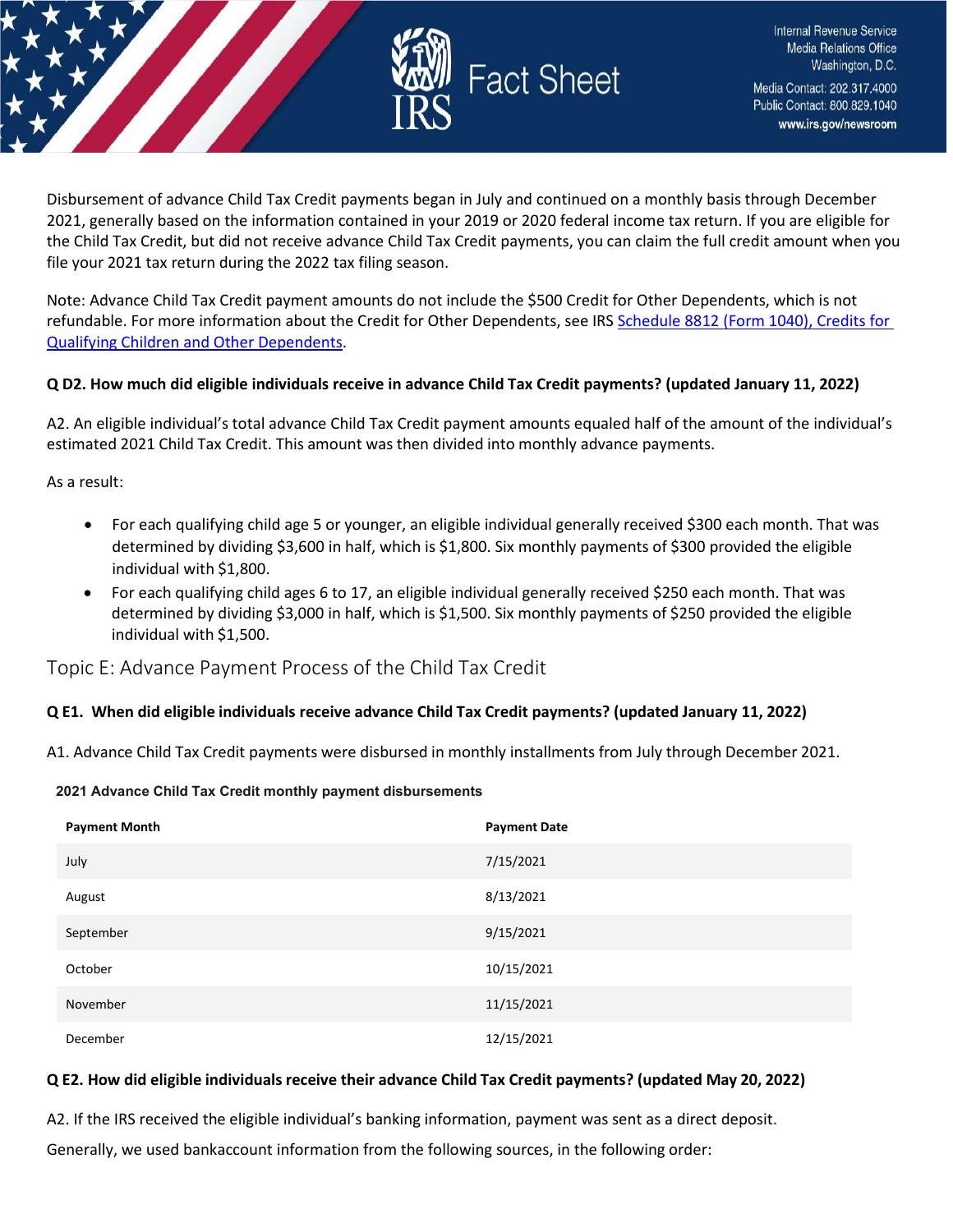

- Bank account information that the eligible individual provided in the Child Tax Credit Update Portal.
- The eligible individual's 2020 tax return, including information entered into the Child Tax Credit Non-filer Sign-up Tool in 2021.
- The eligible individual's 2019 tax return, including information entered into the Non-Filer tool on IRS.gov in 2020.
- Bank account information that the eligible individual provided to another federal agency to receive federal benefits including - Social Security benefits, Veterans benefits, and benefits from the Railroad Retirement Board.

If we did not have direct deposit information from any of the sources described above, Treasury's Bureau of the Fiscal Service provided us with bank account information:

- From where the eligible individual received a U.S. Government payment, including through [a Direct Express Card,](https://www.usdirectexpress.com/downloads/FAQs-EIP.pdf) or
- That the Office of Personnel Management used for federal payroll allotments of the eligible individual.

If we did not have bank account information to issue a direct deposit, we sent advance Child Tax Credit payments bymail.

#### **Q E3. How did eligible individuals know that they received advance Child Tax Credit payments?(updated May 20, 2022)**

A3. If an eligible individual received advance Child Tax Credit payments through direct deposit to their bank account, the eligible individual's bank statement identified those payments through the following description: "IRS TREAS 310 CHILDCTC".

If the eligible individual received advance Child Tax Credit payments through Treasury checks by mail, the description on those Treasury checks provided the following description: "Advance Child Tax Credit Payment".

# <span id="page-10-0"></span>Topic F: Updating Your Child Tax Credit Information During 2021

### **Q F1. What if I will claim a child on my 2021 tax return but did not claim that child on my 2020 tax return? (updated May 20, 2022)**

A1. Your advance Child Tax Credit payments were based on the children you claimed for the Child Tax Credit on your2020 tax return (or 2019 tax return, if your 2020 tax return had not been processed as of the payment determinationdate for any of your monthly advance Child Tax Credit payments).

If you did not receive advance Child Tax Credit payments for a qualifying child you will claim for 2021, you can claim the full amount of your allowable Child Tax Credit for that child when you file your 2021 tax return.

### **Q F2. How can the expanded and increased Child Tax Credit and advance Child Tax Credit payments, coupled with the current income tax withholding from my pay, affect the amount of my tax refund or balance due on my income tax return for 2021? (updated May 20, 2022)**

A2. In July 2021, the IRS started making advance monthly payments of the 2021 Child Tax Credit. For many families, the amount of the 2021 Child Tax Credit increased compared to the amount of the 2020 Child Tax Credit. However, the total advance payments may be greater than any increase in the 2021 credit, depending on a family's circumstances. If you'rein this situation and did not adjust income tax withholding from your pay in 2021 (and did not unenroll from advance monthly payments), the amount of your tax refund received in 2022 may decrease compared to the refund received in 2021, or the balance due in 2022 with your 2021 income tax return may increase compared to the balance due in 2021. Some taxpayers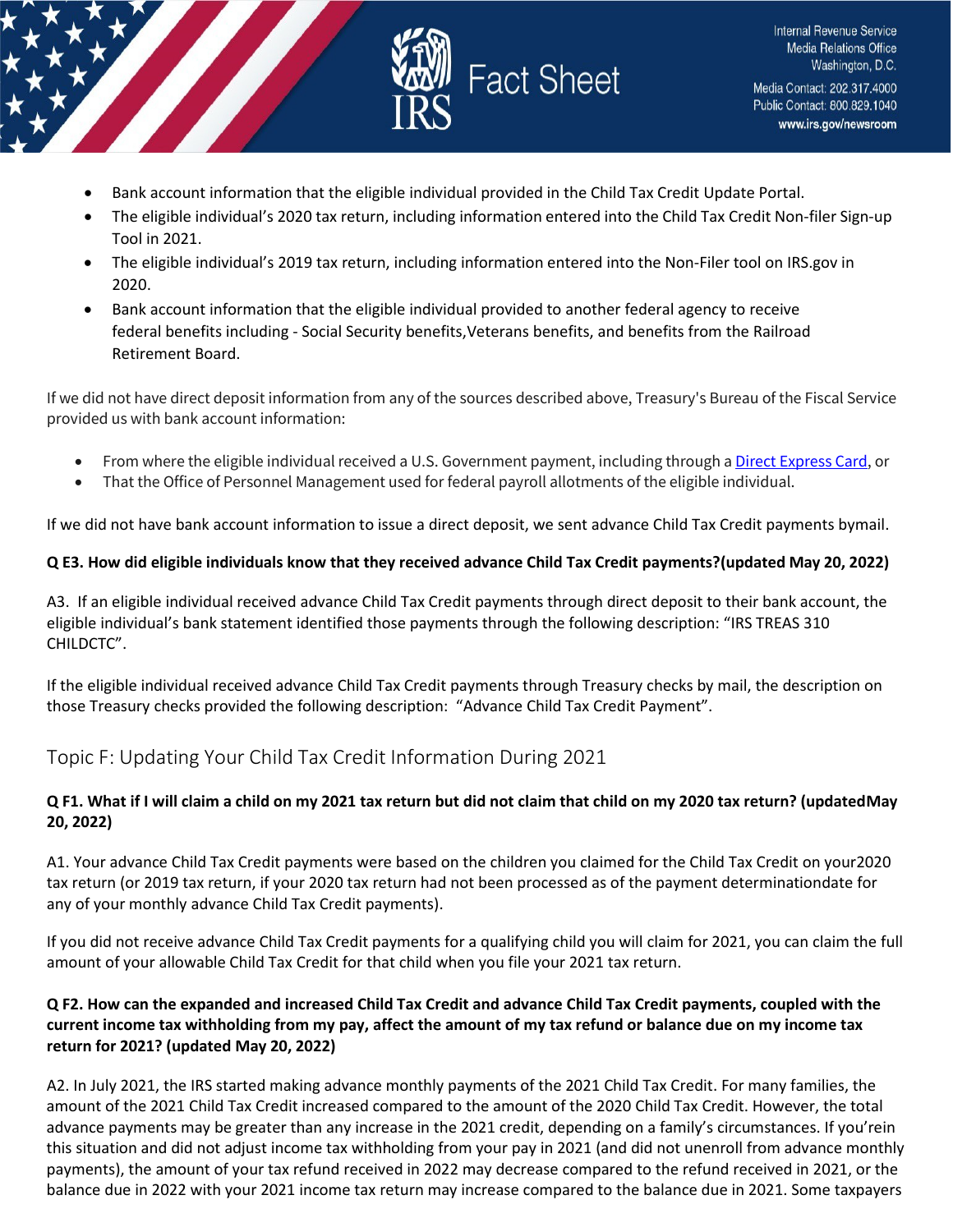

also may shift from getting a refund in 2021 to owing a balance in 2022.

Therefore, if you received a small refund or had a balance due when you filed your tax return for 2020 in 2021, youcould have unenrolled from advance Child Tax Credit payments, updated your Form W-4 by entering an additional amount to be withheld each pay period on step 4c of the form, or made quarterly estimated tax payments for the remainder of 2021.

For more information about how your advance Child Tax Credit payments were calculated and disbursed, se[e Topic D:](https://www.irs.gov/credits-deductions/2021-child-tax-credit-and-advance-child-tax-credit-payments-topic-d-calculation-of-advance-child-tax-credit-payments) Calculation of Advance Child Tax Credit [Payments, a](https://www.irs.gov/credits-deductions/2021-child-tax-credit-and-advance-child-tax-credit-payments-topic-d-calculation-of-advance-child-tax-credit-payments)nd Topic E: Advance Payment Process of the Child [Tax Credit.](https://www.irs.gov/credits-deductions/2021-child-tax-credit-and-advance-child-tax-credit-payments-topic-e-advance-payment-process-of-the-child-tax-credit)

# <span id="page-11-0"></span>Topic G: Receiving Advance Child Tax Credit Payments

#### **Q G1. What can I do if I think the amount of my advance Child Tax Credit payment was incorrect for a month?(updated May 20, 2022)**

A1. First, you should review the Letter 6417 that the IRS mailed to you before you received your first advance Child Tax Credit payment. This letter informed you of your estimated Child Tax Credit amount for tax year 2021 and the amountsof your estimated advance Child Tax Credit payments.

Disbursement of advance Child Tax Credit payments began in July and continued on a monthly basis through December 2021, generally based on the information contained in your 2019 or 2020 federal income tax return. If you are eligible for the Child Tax Credit, but did not receive part of all of your advance Child Tax Credit payments, you can claim the full credit amount when you file your 2021 tax return.

#### **Q G2. Were any of my advance Child Tax Credit payments reduced if I owed taxes from previous years or other federal or state debts? (updated January 11, 2022)**

A2. No. Advance Child Tax Credit payments were not reduced (that is, offset) for overdue taxes from previous years or other federal or state debts that you owed.

However, if you receive a refund when you file your 2021 tax return, any remaining Child Tax Credit amounts included in your refund may be subject to offset for tax debts or other federal or state debts you owe.

#### **Q G3. Were my advance Child Tax Credit payments offset if my spouse or I owed past-due child support? (updated January 11, 2022)**

A3. No.

#### **Q G4. Were my advance Child Tax Credit payments subject to garnishment? (updated January 11, 2022)**

A4. Yes. Advance Child Tax Credit payments were not exempt from garnishment by non-federal creditors under federallaw. Therefore, to the extent permitted by the laws of your state and local government, your advance Child Tax Credit payments might have been subject to garnishment by your state, local government, and private creditors, including

pursuant to a court order involving a non-federal party (which can include fines related to a crime, administrative court fees, restitution, and other court-ordered debts).

Some states and financial institutions have chosen to act to protect these payments, however, and these payments were still protected from offset by the federal government. For example, if a taxpayer has a judgment against them obtained by a private party, but also owes assessed federal taxes, the IRS did not subject the payment to offset with respect to the federal taxes.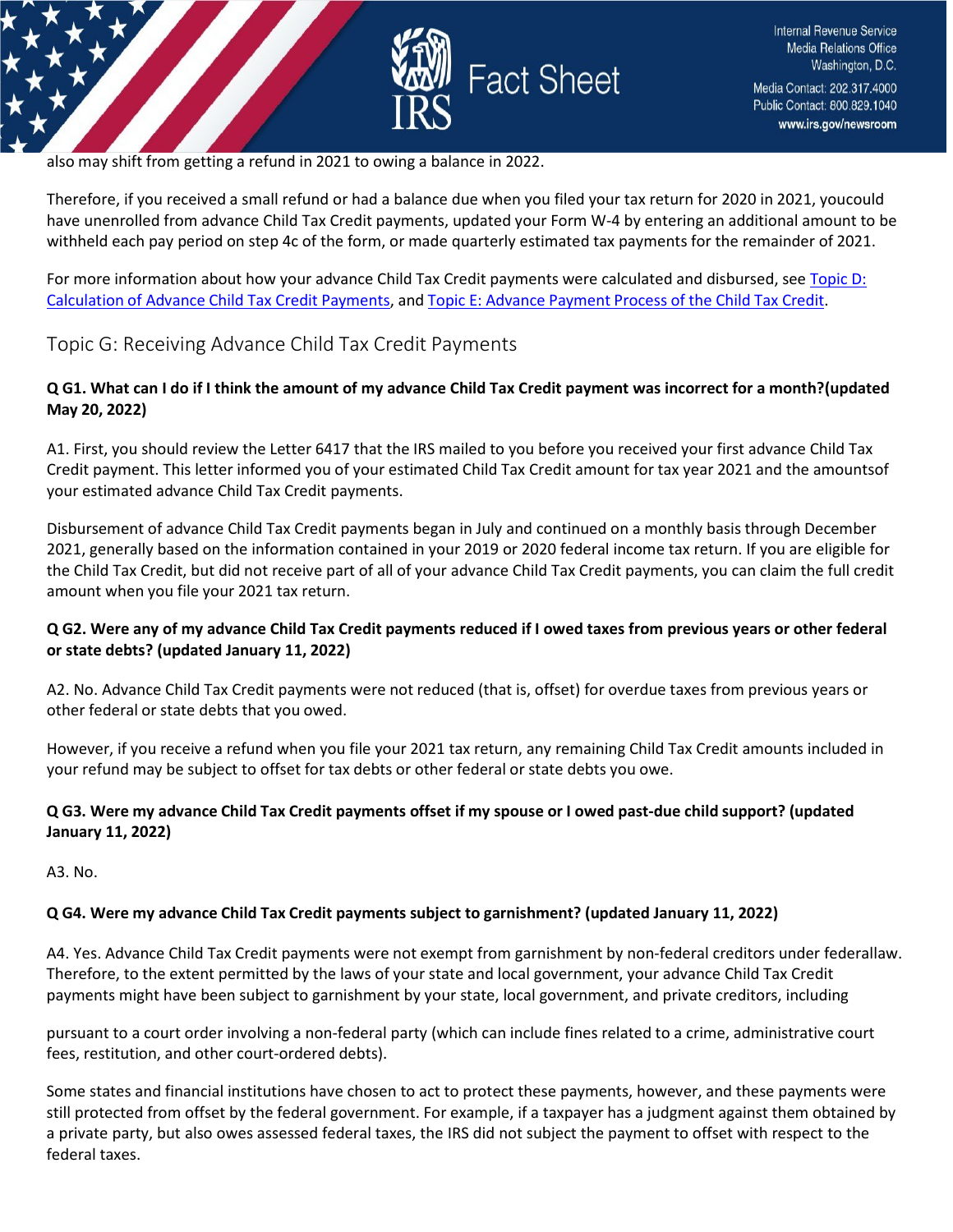

#### **Q G5. Did I need to file an injured spouse claim (Form 8379, Injured Spouse Allocation) if my spouse owed a federal or state debt and I did not? (updated January 11, 2022)**

A5. No. Advance Child Tax Credit payments were not reduced (that is, offset) for overdue taxes from previous years or other federal or state debts that your spouse owed.

However, if you file a joint 2021 tax return with your spouse and receive a refund, any remaining Child Tax Credit amounts included in your refund may be subject to offset for tax debts or other federal or state debts your spouse owes.You can file [Form](https://www.irs.gov/forms-pubs/about-form-8379) 8379 with your 2021 tax return.

### **Q G6. I filed my 2020 tax return with a U.S. address although my child and I do not live in the United States. In 2021, I received Letter 6417 at my U.S. address stating that the IRS wasdisbursing advance Child Tax Credit payments to me. What do I need to do now? (updated May 20, 2022)**

A6. You were not entitled to advance Child Tax Credit payments. You may be eligible to claim the Child Tax Credit whenyou file your 2021 tax return, but may not be able to claim all \$3,000 or \$3,600 per qualifying child because your main home will not be in the United States for more than half of 2021. The advance payments we sent to you might haveexceeded the amount of Child Tax Credit that you will be allowed to claim on your 2021 tax return.

### **Q G7. I received one or more advance Child Tax Credit payments for my qualifying child, but that child moved in withher other parent in early 2021. What could I have done? (updated May 20, 2022)**

A7. You could have taken one of the following actions:

- Agreed with your qualifying child's other parent to allow you to claim that child for the Child Tax Credit for 2021. You need to receive from your child's other parent a signed [Form 8332, Release/Revocation of Release of Claim](https://www.irs.gov/forms-pubs/about-form-8332) to [Exemption](https://www.irs.gov/forms-pubs/about-form-8332) for Child by Custodial Parent and attach it to your 2021 tax return on which you claim the Child Tax Credit.
- Considered using the Child Tax Credit Update Portal (CTC UP) to unenroll from receiving advance Child Tax Credit payments, or to remove that child from your Child Tax Credit information provided to the IRS. As a result, your future advance Child Tax Credit payment amounts would have been reduced to take into account your unenrollment or removal of that child (The Update Portal is no longer available.)

If you took neither action, you may need to repay to the IRS the amount of advance Child Tax Credit payments you received that are based on that child when you file your 2021 tax return. This is because a qualifying child is one who lives with you for more than half the year, among other factors. If the child's residency changed, they may no longer beyour qualifying child.

#### **Q G8. If I reported that I was a victim of tax-related identity theft, how could I have ensured that I would receiveadvance Child Tax Credit payments? (updated January 11, 2022)**

A8. If you reported that you are a victim of [tax-related identity theft, t](https://www.irs.gov/newsroom/taxpayer-guide-to-identity-theft)he IRS would not have disbursed advance ChildTax Credit payments to you until your tax-related identity theft issue had been resolved.

#### **Q G9. If I suspect I've been a victim of tax-related identity theft, what can I do to make sure that I receive advanceChild Tax Credit payments? (updated May 20, 2022)**

A9. If you believe you are a victim of tax-related identity theft and have not reported the tax-related identity theft issueto the IRS, you should take steps to protect yourself. Notify the IRS by filing a Form [14039, Identity Theft Affidavit](https://www.irs.gov/pub/irs-pdf/f14039.pdf) through [IdentityTheft.gov](https://www.identitytheft.gov/) or by paper.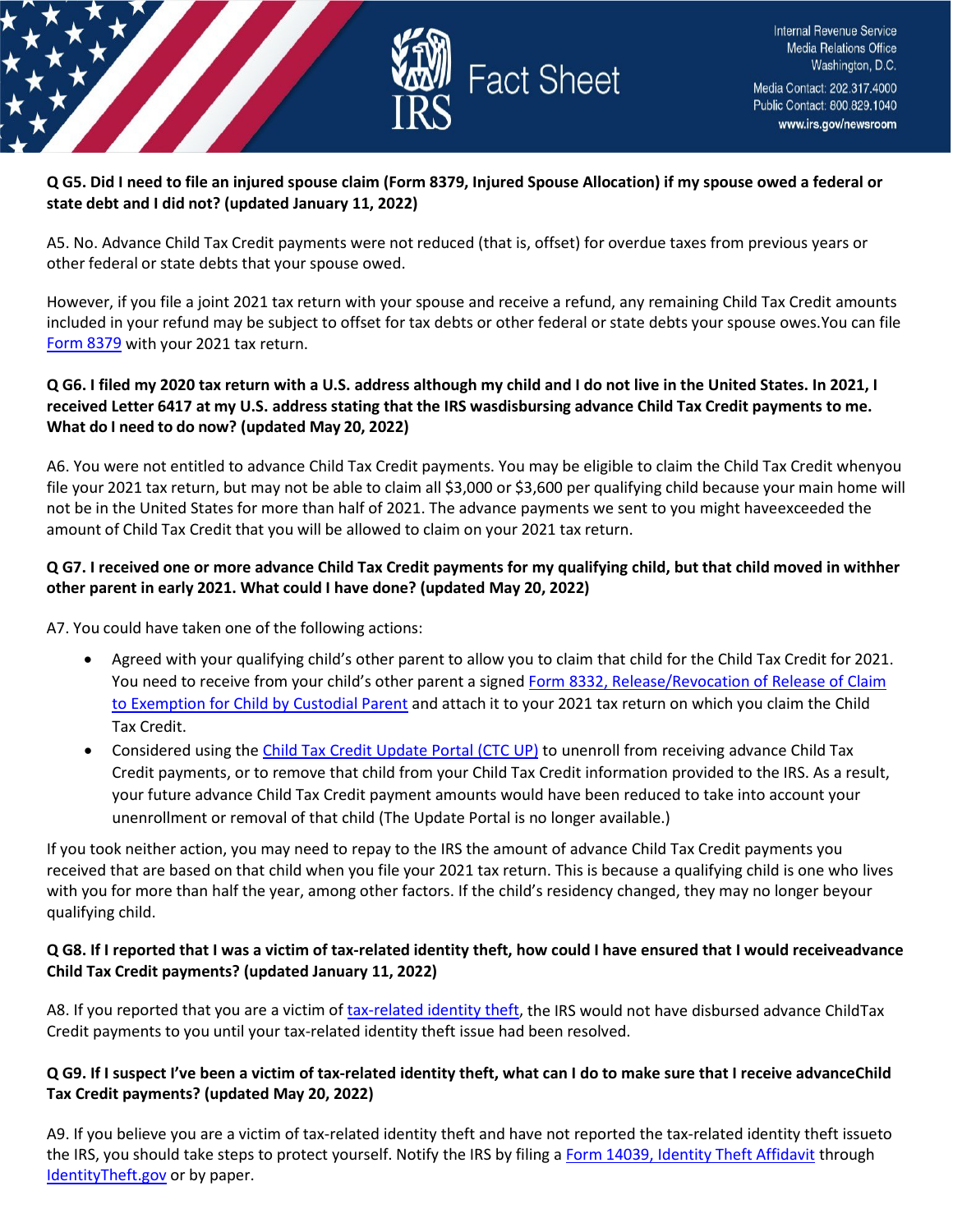

The IRS would not have disbursed advance Child Tax Credit payments to you until your tax-related identity theft issue had been resolved. If you did not receive advance Child Tax Credit payments for a qualifying child you will claim in 2021,you can claim the full amount of your allowable Child Tax Credit for that child when you file your 2021 tax return.

### **Q G10. What did I need to do to get advance Child Tax Credit payments? (updated May 20, 2022)**

A10. The IRS used information from your processed 2019 or 2020 tax return, information you entered into the Non-Filer Tool on IRS.gov in 2020 to register for Economic Impact Payments, or information you entered into the Child Tax Credit Non-filer Sign-up Tool in 2021 to determine if you qualified and automatically enroll you. You did not need to take any additional action.

If you did not have to file your taxes this year or last year, and you did not register for Economic Impact Payments lastyear, you may be able to claim the Child Tax Credit for any amount you did not receive when you file your 2021 tax return.

### **Q G11: Why did I receive my monthly advance Child Tax Credit payment as a paper check by mail? (updated May 20, 2022)**

A11. The IRS sent your advance Child Tax Credit payment as a paper check by mail if we did not have your bank account information to send you a payment by direct deposit.

Also, if you had a closed or invalid bank account on file, the IRS reissued your payment as a paper check by mail.

# <span id="page-13-0"></span>Topic H: Reconciling Your Advance Child Tax Credit Payments on Your 2021 Tax Return

### **Q H1. How do I reconcile my advance Child Tax Credit payments and my Child Tax Credit on my 2021 tax return? (updated May 20, 2022)**

A1. When you file your 2021 tax return, you will need to compare:

- 1. The total amount of the advance Child Tax Credit payments that you received during 2021; with
- 2. The amount of the Child Tax Credit that you can properly claim on your 2021 tax return.

**Excess Child Tax Credit Amount**: If the amount of your Child Tax Credit exceeds the total amount of your advance ChildTax Credit payments, you can claim the remaining amount of your Child Tax Credit on your 2021 tax return.

**Excess Advance Child Tax Credit Payment Amount**: If you received a total amount of advance Child Tax Credit payments that exceeds the amount of Child Tax Credit that you can properly claim on your 2021 tax year, you may need to repay to the IRS some or all of that excess payment.

In January 2022, the IRS sent Letter 6419 to provide the total amount of advance Child Tax Credit payments thatwere disbursed to you during 2021. Please keep this letter regarding your advance Child Tax Credit payments with your tax records. You may need to refer to this letter when you file your 2021 tax return.

#### **Q H2. How can the total amount of advance Child Tax Credit payments be greater than the amount of my 2021 ChildTax Credit? (updated May 20, 2022)**

A2. The amount of advance Child Tax Credit payments that you received during 2021 is based on the IRS's estimate of the Child Tax Credit amount that you properly would be allowed for the 2021 tax year. The law requires this estimate tobe based on: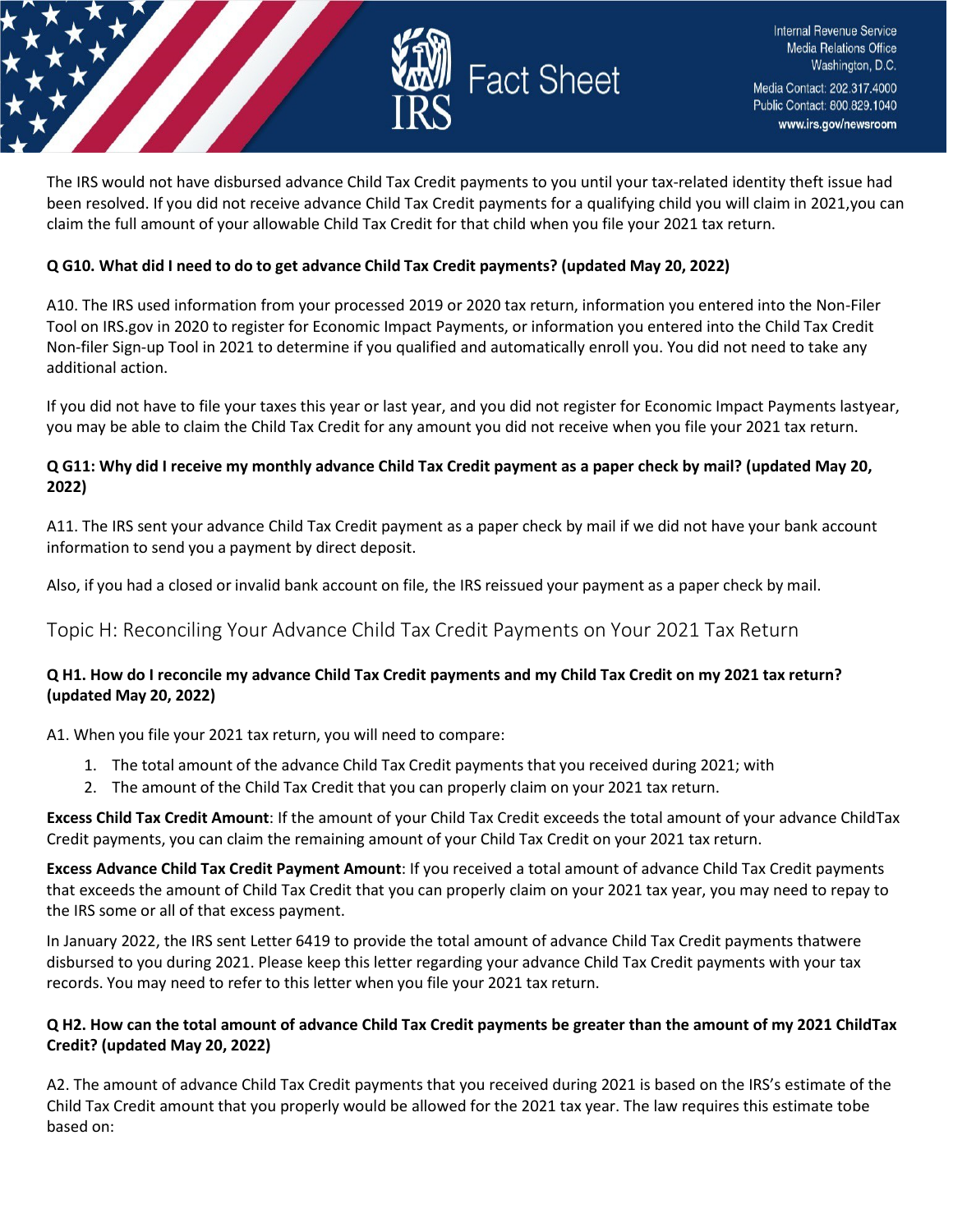

- 1. Your 2020 tax year return or, if that return is not available, your 2019 tax year return (including a 2019 tax return filed through the Non-Filer Tool for Economic Impact Payments on IRS.gov, or a 2020 tax return filed through the Child Tax Credit Non-filer Sign-up Tool).
- 2. Any updated information you provided to the IRS in 2021, including information provided through the Child Tax Credit Update Portal (CTC UP). (The portal is no longer available.)

Family and life situations can be fluid throughout a given year. Here are examples of changes that could have resulted in excess advance Child Tax Credit payments.

- A qualifying child who resided with you may have changed homes during 2021 and resided more than half of the 2021 tax year with a different individual.
- Your income increased in 2021.
- Your filing status changed for 2021.
- Your main home was outside of the United States for more than half of 2021.

As a result of these types of family and life changes, you may have received a total amount of advance Child Tax Credit payments that exceeds the amount of Child Tax Credit that you are allowed on your 2021 tax return.

For more information regarding eligibility for advance Child Tax Credit payments, including the definition of your main home, see Topic B: Eligibility for Advance Child [Tax Credit](https://www.irs.gov/credits-deductions/2021-child-tax-credit-and-advance-child-tax-credit-payments-topic-b-eligibility-for-advance-child-tax-credit-payments-and-the-2021-child-tax-credit) Payments and the 2021 Child Tax Credit.

#### **Q H3. Will I need to repay advance Child Tax Credit payments back to the IRS if they were greater than the Child Tax Credit amount that I am allowed on my 2021 tax return? (updated January 11, 2022)**

A3. Maybe. If you qualify for the repayment protection described in this Topic H, you will be excused from repaying some or all of the excess amount. If you do not qualify for repayment protection, you will need to report the entire excess amount on your 2021 tax return as additional income tax. This additional income tax will reduce the amount ofyour tax refund or increase your total tax due for 2021.

#### **Q H4. How do I know if I don't qualify for the repayment protection for filers based on their income during 2021? (updated February 1, 2022)**

A4. You won't qualify for any repayment protection if your modified adjusted gross income (AGI) is at or above theamounts listed below based on the filing status on your 2021 tax return.

- \$120,000 if you are married and filing a joint return or if filing as a qualifying widow or widower;
- \$100,000 if you are filing as head of household; and
- \$80,000 if you are a single filer or are married and filing a separate return.

For information on the definition of modified AGI, see Topic [C: Calculation](https://www.irs.gov/credits-deductions/2021-child-tax-credit-and-advance-child-tax-credit-payments-topic-c-calculation-of-the-2021-child-tax-credit) of the 2021 Child Tax Credit.

### **Q H5. How do I know if I qualify for the full repayment protection for filers based on income during 2021? (updated June 14, 2021)**

A5. You qualify for full repayment protection and won't need to repay any excess amount of your advance Child TaxCredit payments if your main home was in the United States for more than half of 2021 and your modified adjustedgross income (AGI) for 2021 is at or below the following amount based on the filing status on your 2021 tax return:

- \$60,000 if you are married and filing a joint return or if filing as a qualifying widow or widower;
- \$50,000 if you are filing as head of household; and
- \$40,000 if you are a single filer or are married and filing a separate return.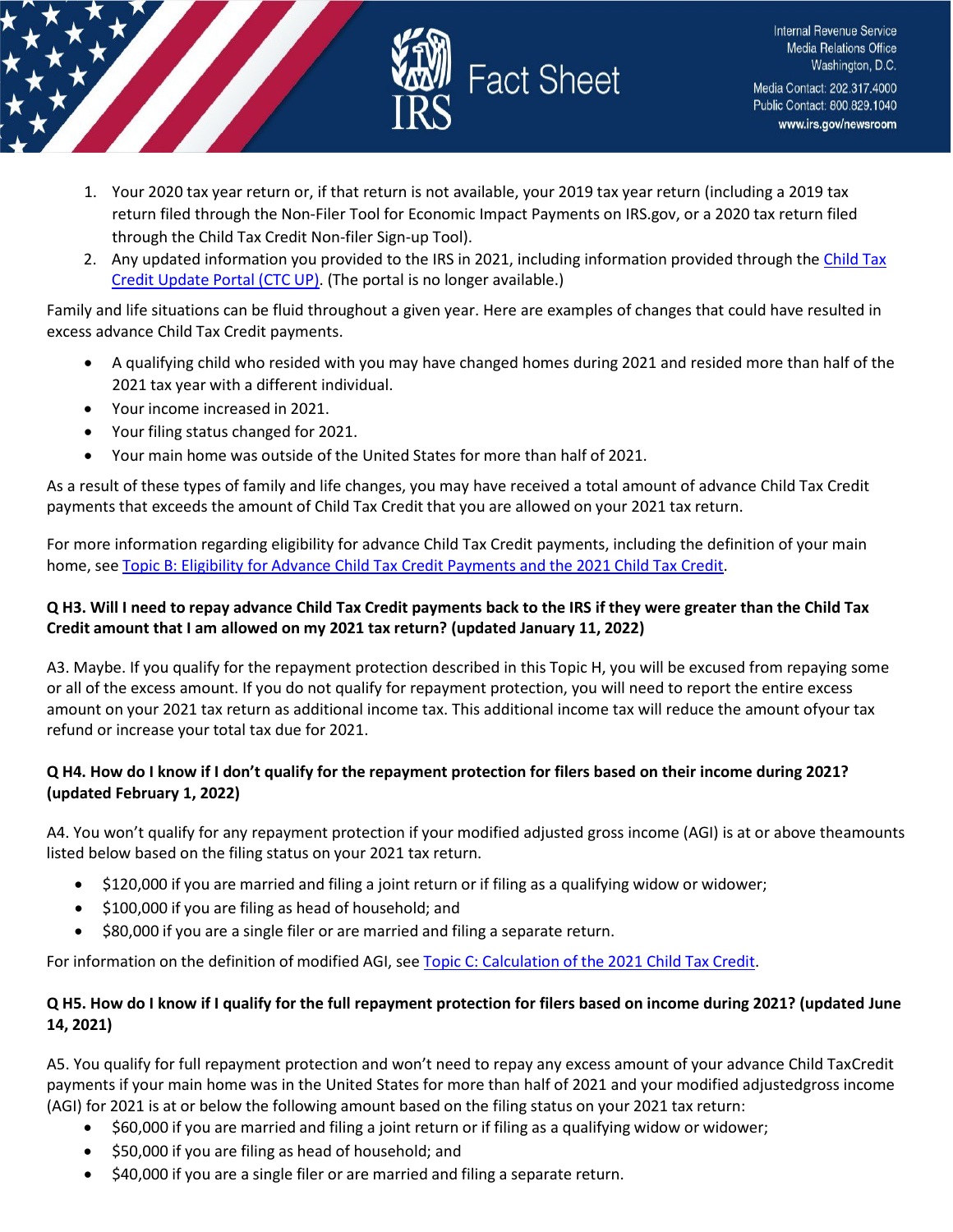

Your repayment protection may be limited if your modified AGI exceeds these amounts or your main home was not inthe United States for more than half of 2021.

For more on the definition of your main home, see [Topic B: Eligibility for Advance Child Tax Credit Payments and the](https://www.irs.gov/credits-deductions/2021-child-tax-credit-and-advance-child-tax-credit-payments-topic-b-eligibility-for-advance-child-tax-credit-payments-and-the-2021-child-tax-credit) [2021](https://www.irs.gov/credits-deductions/2021-child-tax-credit-and-advance-child-tax-credit-payments-topic-b-eligibility-for-advance-child-tax-credit-payments-and-the-2021-child-tax-credit)  [Child Tax Credit. F](https://www.irs.gov/credits-deductions/2021-child-tax-credit-and-advance-child-tax-credit-payments-topic-b-eligibility-for-advance-child-tax-credit-payments-and-the-2021-child-tax-credit)or information on the definition of modified AGI, se[e Topic C: Calculation of the 2021 Child TaxCredit.](https://www.irs.gov/credits-deductions/2021-child-tax-credit-and-advance-child-tax-credit-payments-topic-c-calculation-of-the-2021-child-tax-credit)

#### **Q H6. If I qualify for repayment protection, how much repayment relief will I qualify for? (added June 14, 2021)**

A6. If you qualify for repayment protection, the amount of your tax liability from excess advance Child Tax Credit payments is reduced by up to the full repayment protection amount. The full repayment protection amount equals \$2,000, multiplied by the following:

- The number of qualifying children that the IRS took into account in determining the IRS's initial estimate of your advance Child Tax Credit payments, minus
- The number of qualifying children properly taken into account in determining the allowed Child Tax Credit amount on your 2021 tax return.

Example: You properly claimed three qualifying children on your 2020 tax return but claim only one qualifying child onyour 2021 tax return. You can receive up to \$4,000 in repayment protection (that is, \$2,000 for each excess qualifying child) if you qualify.

You will be able to apply the full repayment protection amount of \$2,000 for each excess qualifying child if your modified adjusted gross income (AGI) is at or below the following amounts based on the filing status on your 2021 taxreturn:

- \$60,000 if you are married and filing a joint return or if filing as a qualifying widow or widower;
- \$50,000 if you are filing as head of household; and
- \$40,000 if you are a single filer or you are married and filing a separate return.

For information on the definition of modified AGI, see Topic [C: Calculation](https://www.irs.gov/credits-deductions/2021-child-tax-credit-and-advance-child-tax-credit-payments-topic-c-calculation-of-the-2021-child-tax-credit) of the 2021 Child Tax [Credit.](https://www.irs.gov/credits-deductions/2021-child-tax-credit-and-advance-child-tax-credit-payments-topic-c-calculation-of-the-2021-child-tax-credit)

### **Q H7. Does my amount of repayment protection for excess advance Child Tax Credit payments decrease if mymodified adjusted gross income (AGI) is higher than the modified AGI amount that would qualify me for full repayment protection? (updated January 11, 2022)**

A7. Yes. Your repayment protection amount will decrease based on how much your modified adjusted gross income(AGI) is greater than the following amounts based on the filing status on your 2021 tax return:

- \$60,000 if you are married and filing a joint return or if filing as a qualifying widow or widower;
- \$50,000 if you are filing as head of household; and
- \$40,000 if you are a single filer or are married and filing a separate return.

This repayment protection amount is then phased out – or reduced – as your modified AGI exceeds the amount above.Your repayment protection amount will equal \$0 and your repayment amount will not be reduced when your modifiedAGI is at or above this higher amount based on the filing status on your 2021 tax return:

- \$120,000 if married and filing a joint return or if filing as a qualifying widow or widower;
- \$100,000 if filing as head of household; or
- \$80,000 if you are a single filer or are married and filing a separate return.

Example: You filed a joint return with your spouse for tax year 2020 and properly claimed the Child Tax Credit for three qualifying children. The IRS estimated your total advance Child Tax Credit payment amount based on these qualifying children. However, when you file your 2021 joint tax return with a modified AGI of \$75,000, you claim the Child Tax Credit for only one qualifying child – and therefore have two excess qualifying children. Your modified AGI of \$75,000 exceeds your applicable \$60,000 modified AGI threshold by 25 percent. Your potential full repayment protection amount of \$4,000 (that is, \$2,000 for each excess qualifying child) is reduced by 25 percent to \$3,000.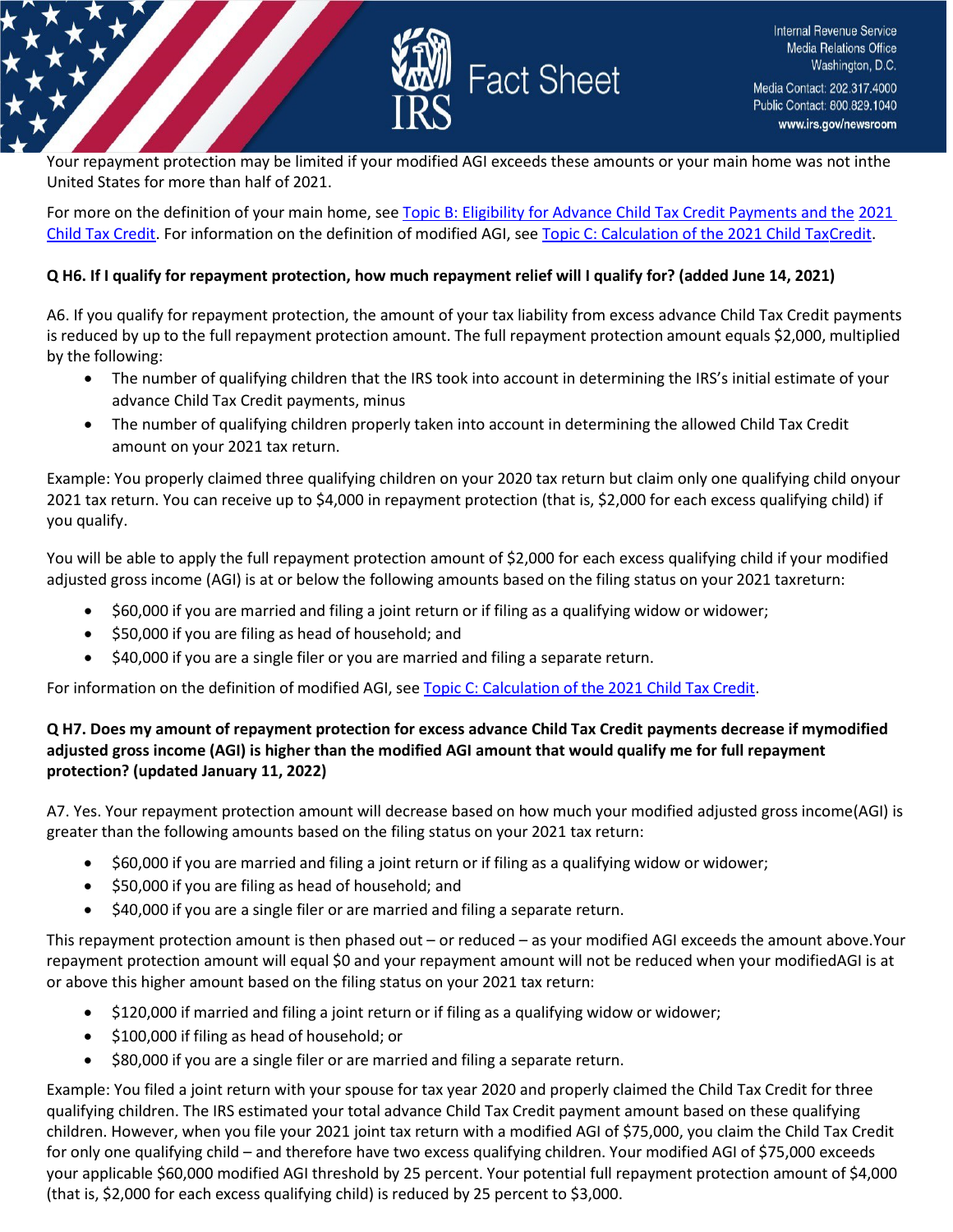

#### **Q H8. What happens if I have a balance due to the IRS because of excess advance Child Tax Credit payments, but Icannot afford to make the balance due payment when filing my 2021 tax return? (added June 14, 2021)**

A8. The majority of individuals who need to repay excess advance Child Tax Credit payments will satisfy that balance through a reduction in their expected federal income tax refund. However, if you owe a balance in excess of your refund, the IRS routinely works with taxpayers who owe amounts they cannot afford to pay. The process to make a payment arrangement for these balances due is the same as for other tax balances. For further information on how topay your past due federal income tax liability, see Paying Your Taxes.

#### **Q H9. Will the IRS provide me with information to help me reconcile my advance Child Tax Credit payments on my2021 tax return? (updated May 20, 2022)**

A9. Yes. In January 2022, the IRS sent Letter 6419 to provide the total amount of advance Child Tax Creditpayments that were disbursed to you during 2021.

**Important**: Please keep this letter regarding your advance Child Tax Credit payments with your tax records. You mayneed to refer to this letter when you file your 2021 tax return.

This letter will be mailed to your address on file as of the letter's mailing date. This generally will be the address on your most recent tax return

If you don't have this letter, you can check your online account for your payment amounts.

# <span id="page-16-0"></span>Topic I: U.S. Territory Residents and Advance Child Tax Credit Payments

#### **Q I1. If I am a resident of Puerto Rico, was I eligible to receive advance Child Tax Credit payments? (updated January 11, 2022)**

A1. No. You were not eligible to receive advance Child Tax Credit payments, but you may be eligible to claim the ChildTax Credit for your qualifying children on your:

- 2021 Form [1040-PR](https://www.irs.gov/forms-pubs/about-form-1040-pr)
- 2021 Form [1040-SS](https://www.irs.gov/forms-pubs/about-form-1040-ss)
- Other 1040 series form filed with the IRS

For additional information, please visit IRS.gov or see the instructions fo[r Form 1040-PR](https://www.irs.gov/instructions/i1040pr) o[r Form 1040-SS. O](https://www.irs.gov/forms-pubs/about-form-1040-ss)r, if you file another 1040 series form with the IRS, see [Schedule](https://www.irs.gov/forms-pubs/about-schedule-8812-form-1040) 8812 (Form 1040) and the [Schedule 8812 Instructions.](https://www.irs.gov/instructions/i1040s8)

#### **Q I2. For Puerto Rico residents, how has the Child Tax Credit changed for 2021? (added June 14, 2021)**

A2. The maximum Child Tax Credit amount for 2021 has increased from \$2,000 to \$3,000 for children who are ages 6

through 17 or \$3,600 for children ages 5 and under at the end of 2021. You may claim this increased credit even if youdon't have earnings or pay U.S. Social Security taxes. The requirement to have three qualifying children was removed starting in 2021, and you need only one qualifying child to claim the Child Tax Credit on:

- 2021 Form [1040-PR](https://www.irs.gov/forms-pubs/about-form-1040-pr)
- 2021 Form [1040-SS](https://www.irs.gov/forms-pubs/about-form-1040-ss)
- Other 1040 series form filed with the IRS for 2021.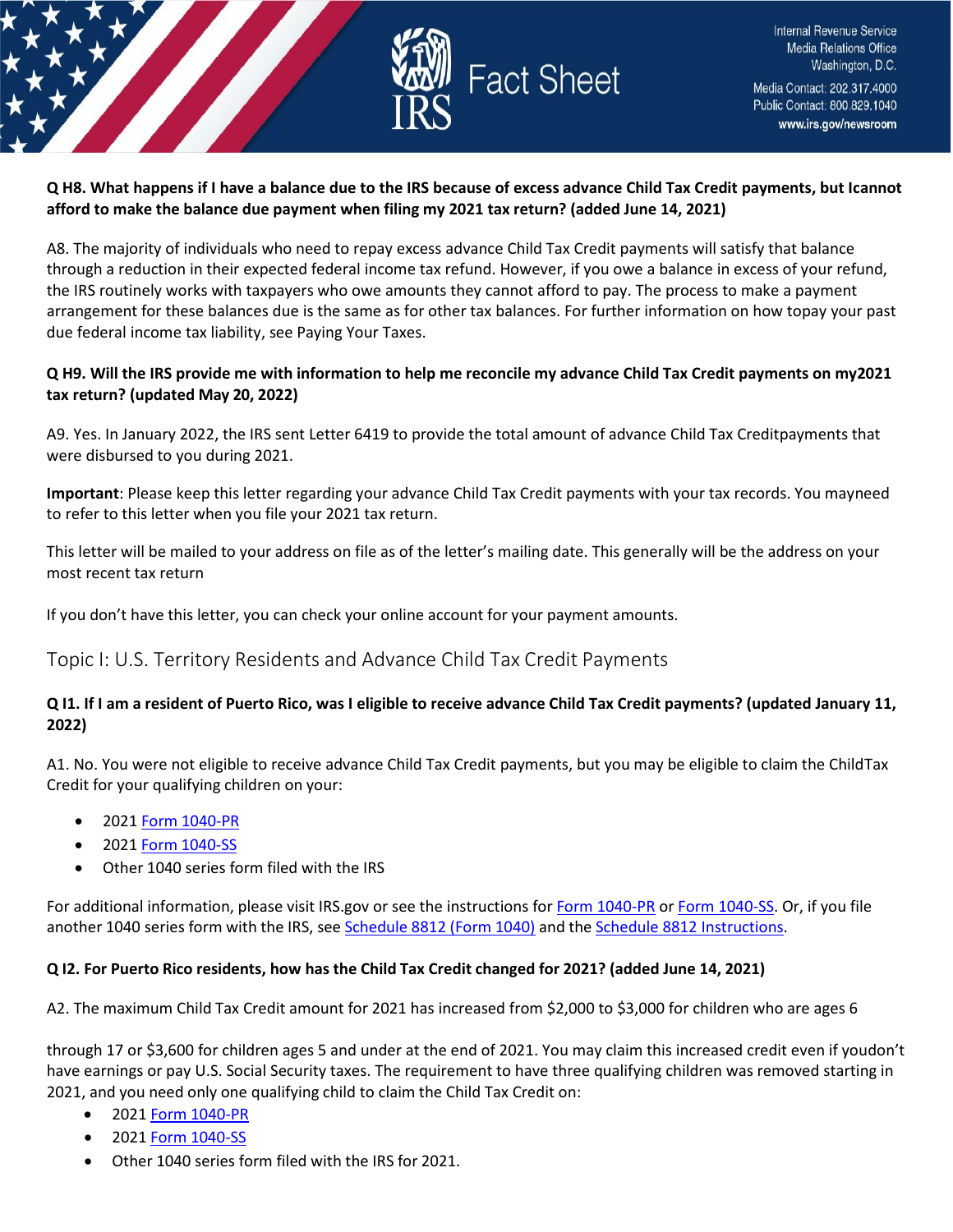

**Q I3. If I am a resident of American Samoa, the Commonwealth of the Northern Mariana Islands, Guam, or the U.S. Virgin Islands, was I eligible to receive advance Child Tax Credit payments? And, how has the Child Tax Credit changedfor 2021? (updated January 11, 2022)**

A3. You may have been eligible for advance Child Tax Credit payments with your U.S. territory tax agency. Please contact your local territory tax agency for additional information about any advance payments and other changes to the Child Tax Credit.

### **Q I4. I am a citizen or resident of one of the Freely Associated States (Federated States of Micronesia, the Republic of the Marshall Islands, or the Republic of Palau). Was I eligible for advance Child Tax Credit payments? Am I eligible for the Child Tax Credit? (updated January 11, 2022)**

A4. Citizenship or residency status in the Freely Associated States, by itself, does not entitle you to advance Child Tax Credit payments or the Child Tax Credit. If your main home was in the 50 states or the District of Columbia for more than

half the year, you may be eligible for the Child Tax Credit and may have been eligible for an advance payment of this credit with the IRS.

If you're a resident of Puerto Rico, you may be eligible for the Child Tax Credit with the IRS, but you were not eligible for advance payments of this credit.

If you are a resident of American Samoa, the Commonwealth of the Northern Mariana Islands, Guam, or the U.S. Virgin Islands, you may have been eligible for advance Child Tax Credit payments with your U.S. territory tax agency. Please contact your local territory tax agency for additional information about any advance payments and other changes to the Child Tax Credit.

# <span id="page-17-0"></span>Topic J: Unenrolling from Advance Payments

### **Q J1. What are the reasons why an individual would have chosen to unenroll from advance Child Tax Creditpayments? (updated May 20, 2022)**

A1. Individuals may have chosen to unenroll from receiving advance Child Tax Credit payments for several reasons. For example, individuals chose to unenroll because they expected the amount of tax that they would owe to be greater than their expected refund when they file their 2021 tax return.

The payments that individuals received were an advance of the Child Tax Credit that they would normally get when they file their 2021 tax return. Because these credits were paid in advance, every dollar received by an individual in 2021 will reduce the amount of Child Tax Credit that the individual can claim on their 2021 tax return. This means that by accepting advance Child Tax Credit payments, the amount of an individual's refund may be reduced or the amount of taxthat they owe may increase.

Individuals could avoid owing tax to the IRS if you unenroll by unenrolling from advance Child Tax Credit payments and claiming the entire credit when they file their 2021 tax return.

# <span id="page-17-1"></span>Topic K: Verifying Your Identity to View your Online Account

# **Q K1. Why am I required to authenticate my identity? (revised Nov. 10, 2021)**

A1. The IRS needs to make sure you're you - and not someone pretending to be you - before we give you access to your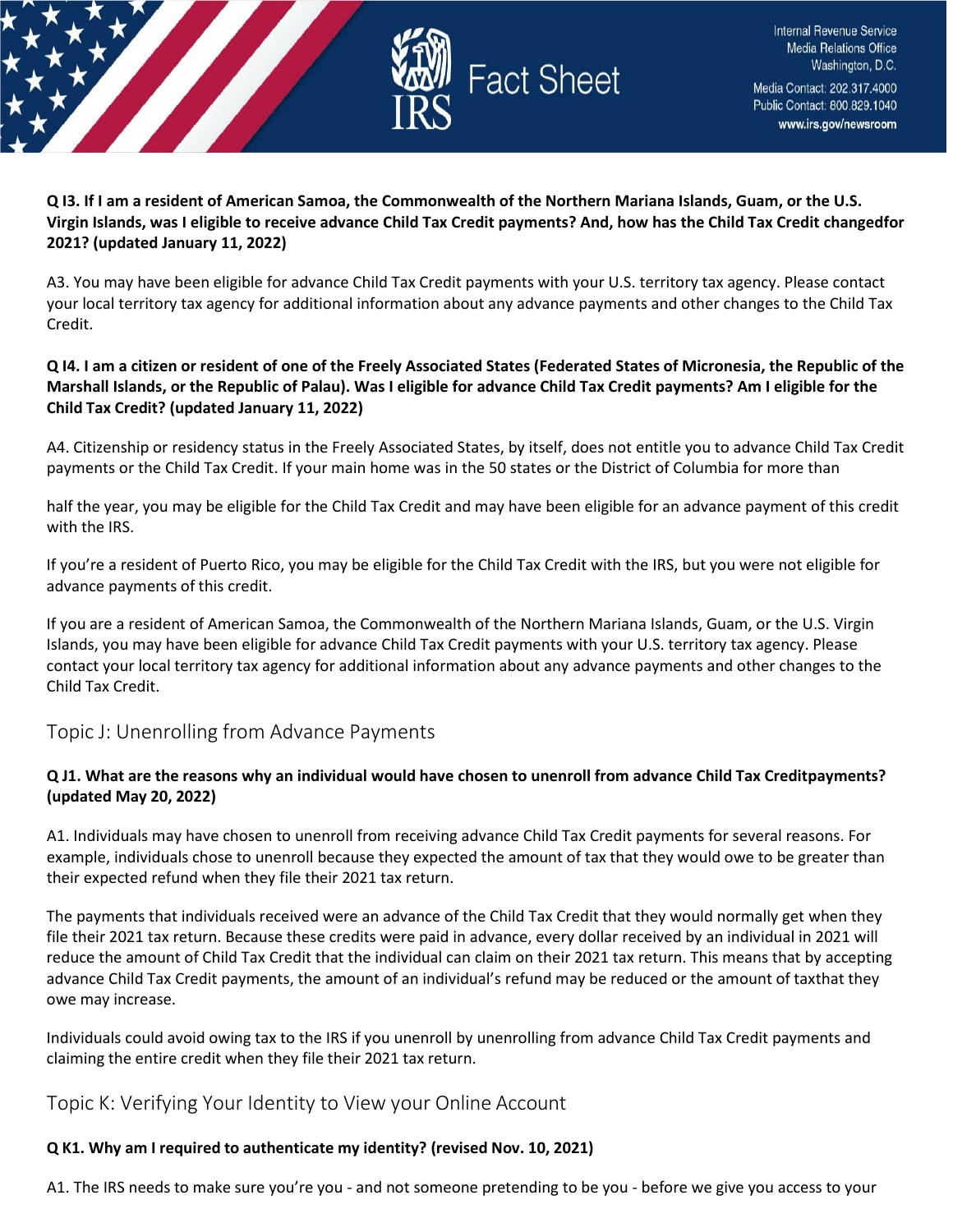

sensitive account information. The verification of your identity helps to keep your information safe and prevent fraud and identity theft.

#### **Q K2. How do I authenticate my identity? (updated May 20, 2022)**

A2. If you are a new Online Account user, you must create an ID.me account at the IRS and verify your identity. ID.me is a trustedcredential service provider selected to support IRS.gov login services.

ID.me uses the latest in identity verification technology to authenticate your identity quickly and easily. Learn moreabout ID.me and the IRS verification process at Sign In [or Create a New](https://sa.www4.irs.gov/secureaccess/ui/?TYPE=33554433&REALMOID=06-0005eaac-e22a-10b8-928e-7c2b0ad00000&GUID&SMAUTHREASON=0&METHOD=GET&SMAGENTNAME=-SM-u0ktItgVFneUJDzkQ7tjvLYXyclDooCJJ7%2bjXGjg3YC5id2x9riHE98hoVgd1BBv&TARGET=-SM-http%3a%2f%2fsa%2ewww4%2eirs%2egov%2fctc%2f) Account.

If you have an existing account with the IRS, use your Secure Access username and password and enter the security codeas part of the multi-factor authentication (MFA) process. If you have an existing account with ID.me from a state government or federal agency, you may use your email and password and complete MFA.

#### **Q K3. I'm under 18 years old and was told I can't authenticate; what do I do? (updated May 20, 2022)**

A3. ID.me authenticates individuals 18 years old and older. If you need help verifying your identity or to submit a support ticket, you can visit the ID.me IRS Help Site. If you can't verify your identity online, please see our alternative options.

#### **Q K4. Will ID.me retain my information? (revised Nov. 10, 2021)**

A4. Yes, as a credential service provider certified against federal standards, ID.me is required to store the individual's information. ID.me protects all sensitive data with stronger encryption than many financial institutions.

#### **Q K5. I can't verify my identity. What do I need to do? (updated May 20, 2022)**

A5. If you're a new Online Account user, you must create an ID.me account at the IRS to verify your identity. You can get help verifying your identity with ID.me on [the ID.me help site. I](https://help.id.me/hc/en-us/categories/1500002213102)D.me is a trusted credential service provider selected to support IRS.govlogin services.

If you need help verifying your identity or to submit a support ticket, you can visit the ID.me IRS Help Site . If you can't verify your identity online, please see our alternative options.

# **Q K6. When I call the IRS for help to authenticate my identity, what information updates can I provide? (updated May 20, 2022)**

A6. You can update your address.

# <span id="page-18-0"></span>Topic L: Commonly Asked Shared-Custody Questions

# **Q L1. My child's other parent and I share custody of our child. How did the IRS decide which of us will receive advance Child Tax Credit payments? (updated May 20, 2022)**

A1. The IRS determined who received 2021 advance Child Tax Credit payments based on the information on your 2020 tax return, or your 2019 return if the IRS hadn't processed your 2020 return. In other words, if you claimed the Child TaxCredit for your child on your 2020 return, then you would have received the advance Child Tax Credit payments. If your child's other parent claimed the Child Tax Credit on their 2020 tax return, then they would have received the advance Child Tax Credit payments.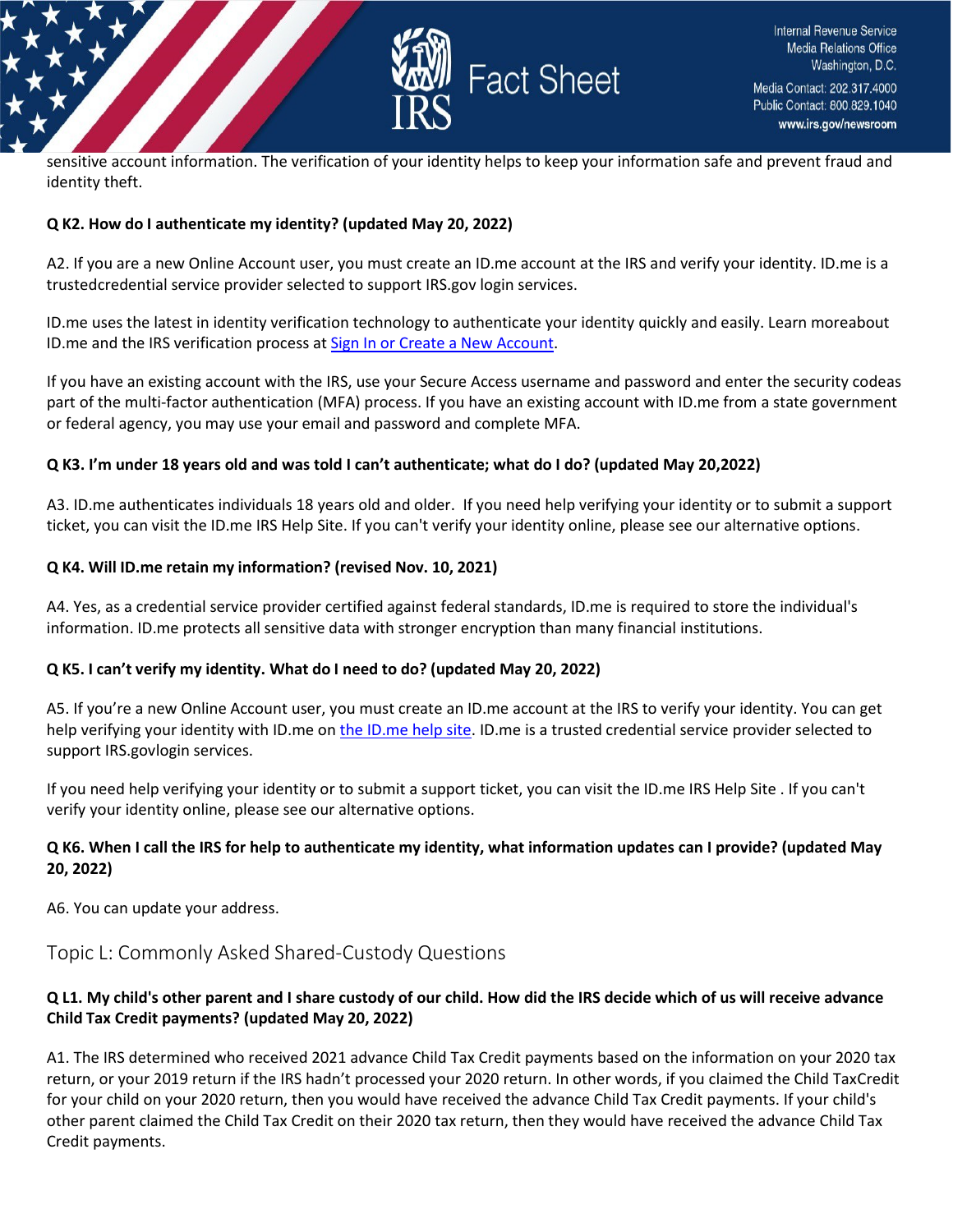

If you knew you would not be eligible to claim the Child Tax Credit on your 2021 return (the one due in April of 2022), then you should have unenrolled from receiving monthly payments. Receiving monthly payments during 2021 could mean that you have to repay those payments when you file your 2021 tax return. If things changed again and you are entitled to the Child Tax Credit for 2021, you can claim the full amount on your 2021 tax return when you file it.

### **Q L2. My child's other parent and I have agreed that, for federal income tax purposes, I'll claim our child for each evennumbered year while the other parent will claim our child for each odd-numbered year. I claimed the Child TaxCredit for our child on my 2020 tax return. Why did the IRS disburse the 2021 advance Child Tax Credit payments to me even though I won't be claiming the Child Tax Credit on my 2021 tax return? (updated May 20, 2022)**

A2. Because you claimed your child on your 2020 tax return, the IRS automatically disbursed advance Child Tax Credit payments to you even though you knew you wouldn't be claiming your child on your 2021 tax return. When you file your 2021 tax return (the one due in April of 2022), you could have to pay back the advance payments that exceed theamount of the Child Tax Credit you're entitled to claim on that return.

You may be excused from repaying some or all of the excess amount if you qualify for repayment protection. For more information about repayment protection, see [Topic H: Reconciling Your Advance Child Tax Credit Payments on Your](https://www.irs.gov/credits-deductions/2021-child-tax-credit-and-advance-child-tax-credit-payments-topic-h-reconciling-your-advance-child-tax-credit-payments-on-your-2021-tax-return) [2021](https://www.irs.gov/credits-deductions/2021-child-tax-credit-and-advance-child-tax-credit-payments-topic-h-reconciling-your-advance-child-tax-credit-payments-on-your-2021-tax-return) Tax [Return.](https://www.irs.gov/credits-deductions/2021-child-tax-credit-and-advance-child-tax-credit-payments-topic-h-reconciling-your-advance-child-tax-credit-payments-on-your-2021-tax-return)

If you knew you wouldn't be claiming the Child Tax Credit on your 2021 return, then you could have unenrolled from receiving monthly payments. If things changed again and you are entitled to the Child Tax Credit for 2021, you can claim the full amount on your 2021 tax return during the 2022 tax filing season.

### **Q L3. My child's other parent received the advance Child Tax Credit payments even though I will be claiming the ChildTax Credit for our child on my 2021 tax return. Will I still be able to claim the full Child Tax Credit? (updated January 11, 2022)**

A3. Yes. You will be able to claim the full amount of the Child Tax Credit for your child on your 2021 tax return even if the other parent is received advance Child Tax Credit payments. The other parent should have unenrolled from receiving advance payments, but their decision will not affect your ability to claim the Child Tax Credit.

# <span id="page-19-0"></span>Topic M: Commonly Asked Immigration-Related Questions

# **Q M1. I don't have a Social Security number (SSN), but I have an Individual Taxpayer Identification Number (ITIN) from the IRS. Am I eligible for the Child Tax Credit? (updated January 11, 2022)**

A1. Yes. You — and your spouse, if married filing a joint return — must have a Social Security number (SSN) or an IRS Individual Taxpayer Identification Number (ITIN) to be eligible for the Child Tax Credit.

You were eligible to receive advance Child Tax Credit payments only if you used your correct SSN or ITIN when you fileda 2020 tax return or 2019 tax return, (including a return filed through the Non-Filer Tool on IRS.gov in 2020 or the ChildTax Credit Non-filer Sign-up Tool in 2021).

Advance Child Tax Credit payments were made for qualifying children who had an SSN that is [valid for employment](https://www.irs.gov/credits-deductions/2021-child-tax-credit-and-advance-child-tax-credit-payments-topic-n-commonly-asked-immigration-related-questions#n3) inthe United States.

**Q M2. Does my child need to have a Social Security number (SSN) to qualify me for the Child Tax Credit? (updated January 11, 2022)**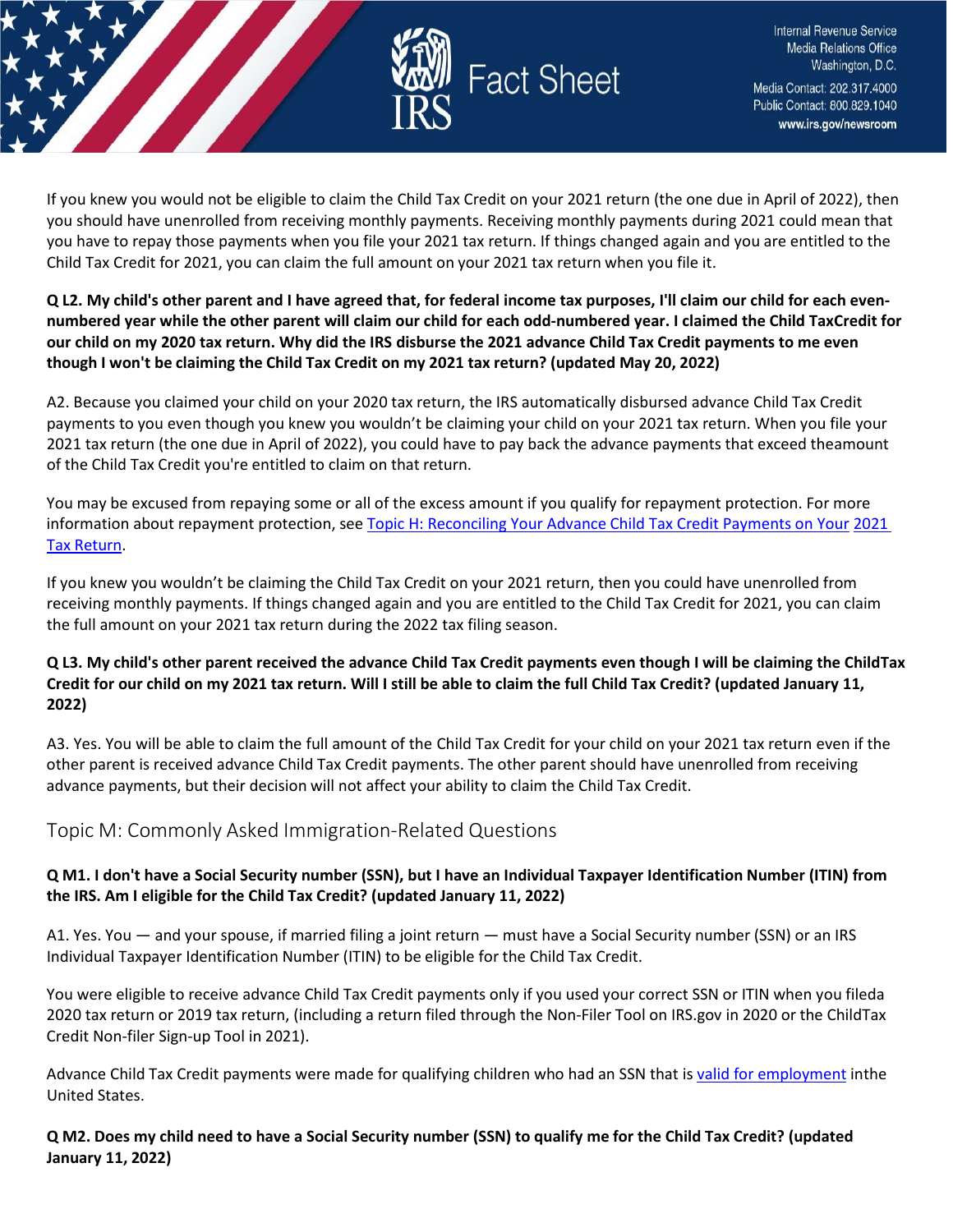

A2. Yes. For your child to qualify you for the Child Tax Credit, your child must have a Social Security number (SSN) that is valid for employment.

Therefore, if your child does not have an SSN that is valid for employment, you were not eligible to receive advanceChild Tax Credit payments for that child.

#### **Q M3. What does it mean for a Social Security number (SSN) to be valid for employment? (added August 19, 2021)**

A3. For qualifying children, a valid Social Security number (SSN) is one that i[s valid for employment](https://www.irs.gov/credits-deductions/2021-child-tax-credit-and-advance-child-tax-credit-payments-topic-n-commonly-asked-immigration-related-questions#n3) in the United Statesand is issued by the Social Security Administration (SSA) before the due date of your 2021 tax return (including extensions).

If an individual was a U.S. citizen when he or she received the SSN, then it is valid for employment in the United States. If "Not Valid for Employment" is printed on the individual's Social Security card and the individual's immigration status has changed so that he or she is now a U.S. citizen or permanent resident, ask the SSA for a [new Social Security card.](https://www.ssa.gov/ssnumber/)

However, if "Valid for Work Only With DHS Authorization" is printed on the individual's Social Security card, theindividual has the required SSN only as long as the Department of Homeland Security authorization is valid.

#### **Q M4. Will receiving the 2021 Child Tax Credit or advance Child Tax Credit payments affect my immigration status or ability to get a green card? (added August 19, 2021)**

A4. No. Under current law, receiving the Child Tax Credit or other federal tax credits that you are eligible for will not affect your immigration status, your ability to get a green card, or your future eligibility for immigration benefits. Use of federal tax credits is not considered for purposes of a "public charge" determination by U.S. Citizenship and ImmigrationServices.

### **Q M5. As a recipient of Deferred Action for Childhood Arrivals (DACA), am I prevented from claiming the 2021 Child Tax Credit or receiving advance Child Tax Credit payments for my qualifying child? (updated January 11, 2022)**

A5. No. Having DACA does not affect your eligibility. If you and your child satisfy all eligibility requirements, you canclaim your child for the 2021 Child Tax Credit and were eligible to receive advance Child Tax Credit payments.

#### **Q M6. My child is a DACA recipient. Can I still claim my child for the Child Tax Credit and receive advance Child TaxCredit payments? (updated January 11, 2022)**

A6. Yes. Your eligibility is not affected by your child being a DACA recipient. If your child has a Social Security number (SSN) that is valid for employment, and you and your child satisfy all other eligibility requirements, you are eligible forthe Child Tax Credit and were eligible to receive advance Child Tax Credit payments.

# <span id="page-20-0"></span>Topic N: Returning a Payment

#### **Q N1. What should I do to return an advance Child Tax Credit payment that I received as a direct deposit or a paper check? (updated January 11, 2022)**

A1. You should return the payment as soon as possible by following the instructions below.

#### **If the payment was a paper check and you have not cashed it:**

• Write "Void" in the endorsement section on the back of the check. Mail the voided Treasury check to the appropriate IRS location listed below. Don't staple, bend or paper clip the check.